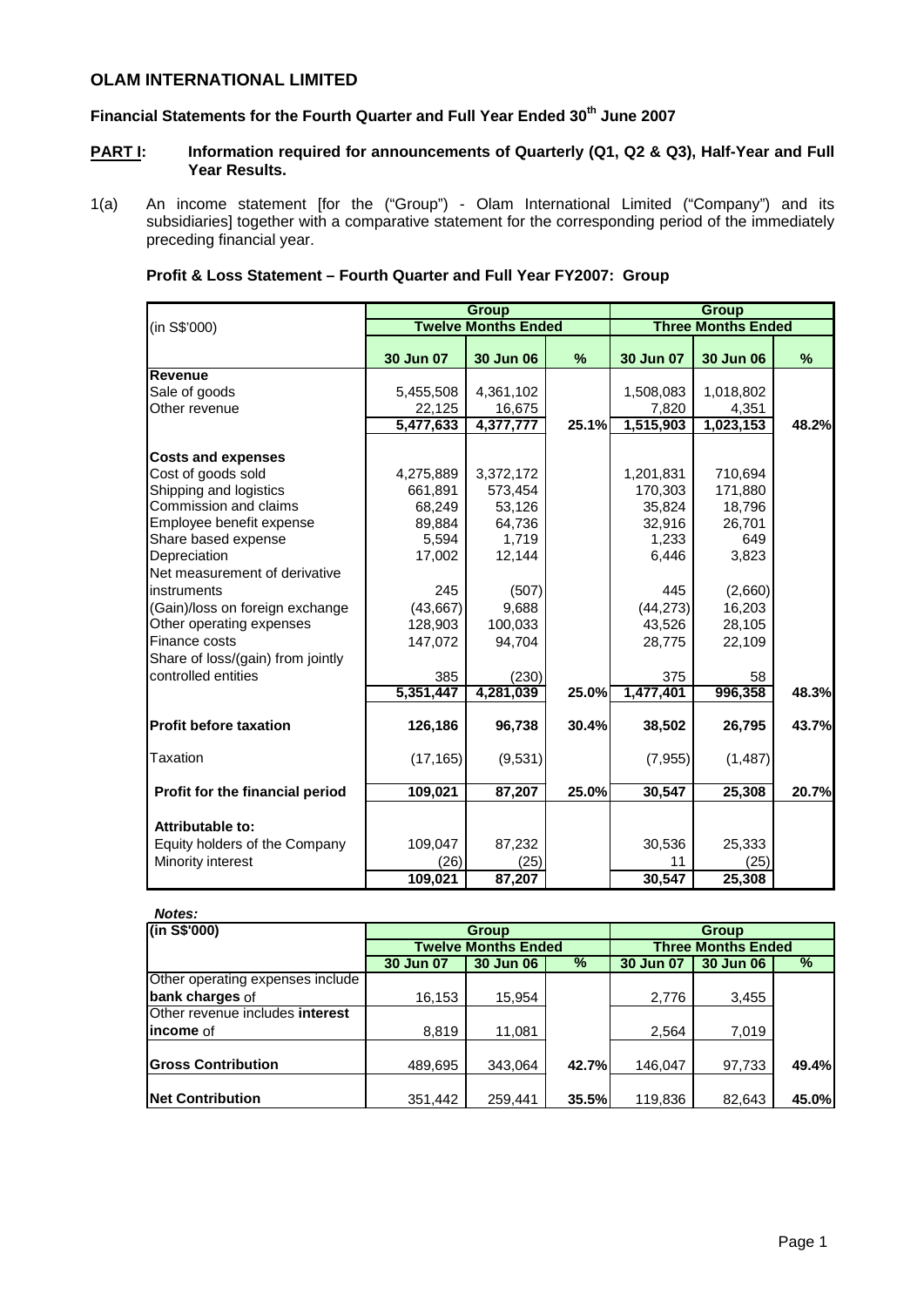1(b)(i) A Balance Sheet (for the Issuer and Group), together with a comparative statement as at the end of the immediately preceding financial year.

# **Balance Sheet: Group & Company**

| (in S\$'000)                                         | Group       |             | Company     |             |  |
|------------------------------------------------------|-------------|-------------|-------------|-------------|--|
|                                                      | 30 Jun 2007 | 30 Jun 2006 | 30 Jun 2007 | 30 Jun 2006 |  |
| <b>Non-current assets</b>                            |             |             |             |             |  |
| Property, plant and equipment                        | 129,348     | 72,518      | 1,299       | 1,130       |  |
| Subsidiary companies                                 |             |             | 168,391     | 42,072      |  |
| Deferred tax assets                                  | 7,762       | 4,608       | 7,979       | 2,652       |  |
| Investments                                          | 83,042      | 1,611       | 83,318      | 1,512       |  |
| Intangible asset                                     | 20,066      |             |             |             |  |
| Goodwill arising on consolidation                    | 76,137      |             |             |             |  |
| Other receivables                                    | 9,466       | 453         | 1,006       | 453         |  |
| <b>Current assets</b>                                |             |             |             |             |  |
| Amounts due from subsidiary companies                |             |             | 300,236     | 255,095     |  |
| Trade receivables                                    | 514,760     | 426,778     | 263,186     | 263,317     |  |
| Margin accounts with brokers                         | 79,595      | 43,147      | 79,595      | 41,382      |  |
|                                                      |             | 1,013,904   |             |             |  |
| Inventories                                          | 1,163,203   |             | 313,061     | 237,379     |  |
| Advance payments to suppliers                        | 255,706     | 160,669     | 91,154      | 63,128      |  |
| Advance payments to subsidiary companies             |             |             | 954,013     | 902,625     |  |
| Other receivables                                    | 199,407     | 138,622     | 52,026      | 26,554      |  |
| Short term investment                                | 13,461      |             | 13,461      |             |  |
| <b>Fixed deposits</b>                                | 43,372      | 133,885     | 42,992      | 125,306     |  |
| Cash and bank balances                               | 194,235     | 162,356     | 55,024      | 36,487      |  |
| Fair value of derivative financial instruments       | 388,032     | 199,614     | 373,618     | 195,412     |  |
|                                                      | 2,851,771   | 2,278,975   | 2,538,366   | 2,146,685   |  |
| <b>Current liabilities</b>                           |             |             |             |             |  |
| Trade payables and accruals                          | 255,522     | 134,874     | 180,632     | 88,823      |  |
| Other payables                                       | 55,927      | 31,712      | 45,011      | 26,256      |  |
| Amount due to bankers                                | 545,555     | 783,312     | 346,693     | 698,962     |  |
| Medium term notes                                    | 450,000     | 352,508     | 450,000     | 352,508     |  |
| Provision for taxation                               | 24,878      | 13,251      | 8,142       | 7,214       |  |
| Fair value of derivative financial instruments       | 488,630     | 213,458     | 473,690     | 208,211     |  |
|                                                      | 1,820,512   | 1,529,115   | 1,504,168   | 1,381,974   |  |
| <b>Net current assets</b>                            | 1,031,259   | 749,860     | 1,034,198   | 764,711     |  |
| <b>Non-current liabilities</b>                       |             |             |             |             |  |
| Term loans from banks                                | (489, 991)  | (213, 330)  | (476, 742)  | (213, 330)  |  |
| Medium term notes                                    | (434, 340)  | (127, 681)  | (434,340)   | (127,681)   |  |
| <b>Net assets</b>                                    | 432,749     | 488,039     | 385,109     | 471,519     |  |
| Equity attributable to equity holders of the Company |             |             |             |             |  |
| Share capital                                        | 397,730     | 396,954     | 397,730     | 396,954     |  |
| Reserves                                             | 34,992      | 91,032      | (12, 621)   | 74,565      |  |
|                                                      | 432,722     | 487,986     | 385,109     | 471,519     |  |
| Minority interest                                    | 27          | 53          |             |             |  |
| <b>Total equity</b>                                  | 432,749     | 488,039     | 385,109     | 471,519     |  |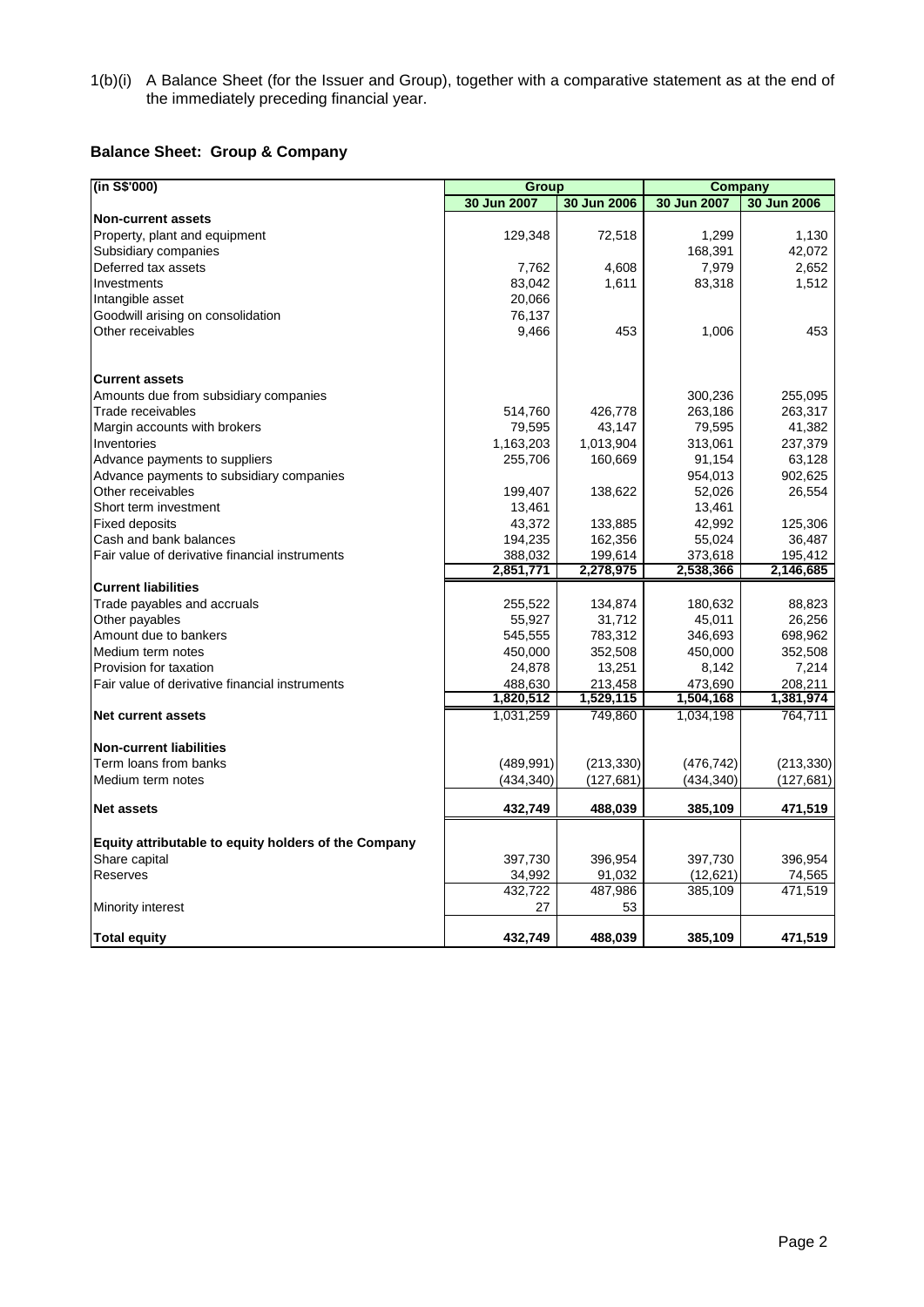1(b)(ii) Aggregate amount of Group's borrowings and debt securities.

# **Amount repayable in one year or less or on demand**

|                   |                | As at 30/06/2007 | As at 30/06/2006 |                  |  |  |
|-------------------|----------------|------------------|------------------|------------------|--|--|
|                   | <b>Secured</b> | <b>Unsecured</b> | <b>Secured</b>   | <b>Unsecured</b> |  |  |
|                   | (in S\$'000)   | (in S\$'000)     | (in S\$'000)     | (in S\$'000)     |  |  |
| Overdrafts        |                | 31,587           |                  | 28,840           |  |  |
| Loans             |                | 513.968          |                  | 754.472          |  |  |
| Medium Term Notes |                | 450.000          |                  | 352,508          |  |  |
| <b>Total</b>      |                | 995,555          |                  | 1,135,820        |  |  |

# **Amount repayable after one year**

|                             |                | As at 30/06/2007 | As at 30/06/2006 |                  |  |  |
|-----------------------------|----------------|------------------|------------------|------------------|--|--|
|                             | <b>Secured</b> | <b>Unsecured</b> | <b>Secured</b>   | <b>Unsecured</b> |  |  |
|                             | (in S\$'000)   | (in S\$'000)     | (in S\$'000)     | (in S\$'000)     |  |  |
| Long Term Loans             | 13.249         | 476.742          |                  | 213,330          |  |  |
| Long Term Medium Term Notes |                | 434.340          |                  | 127,681          |  |  |
| Total                       | 13.249         | 911,082          |                  | 341,011          |  |  |

# **Details of any Collateral**

The group's subsidiary, Universal Blanchers LLC in the United States, has an outstanding loan equivalent to S\$13.2m which is secured by the assets of the subsidiary.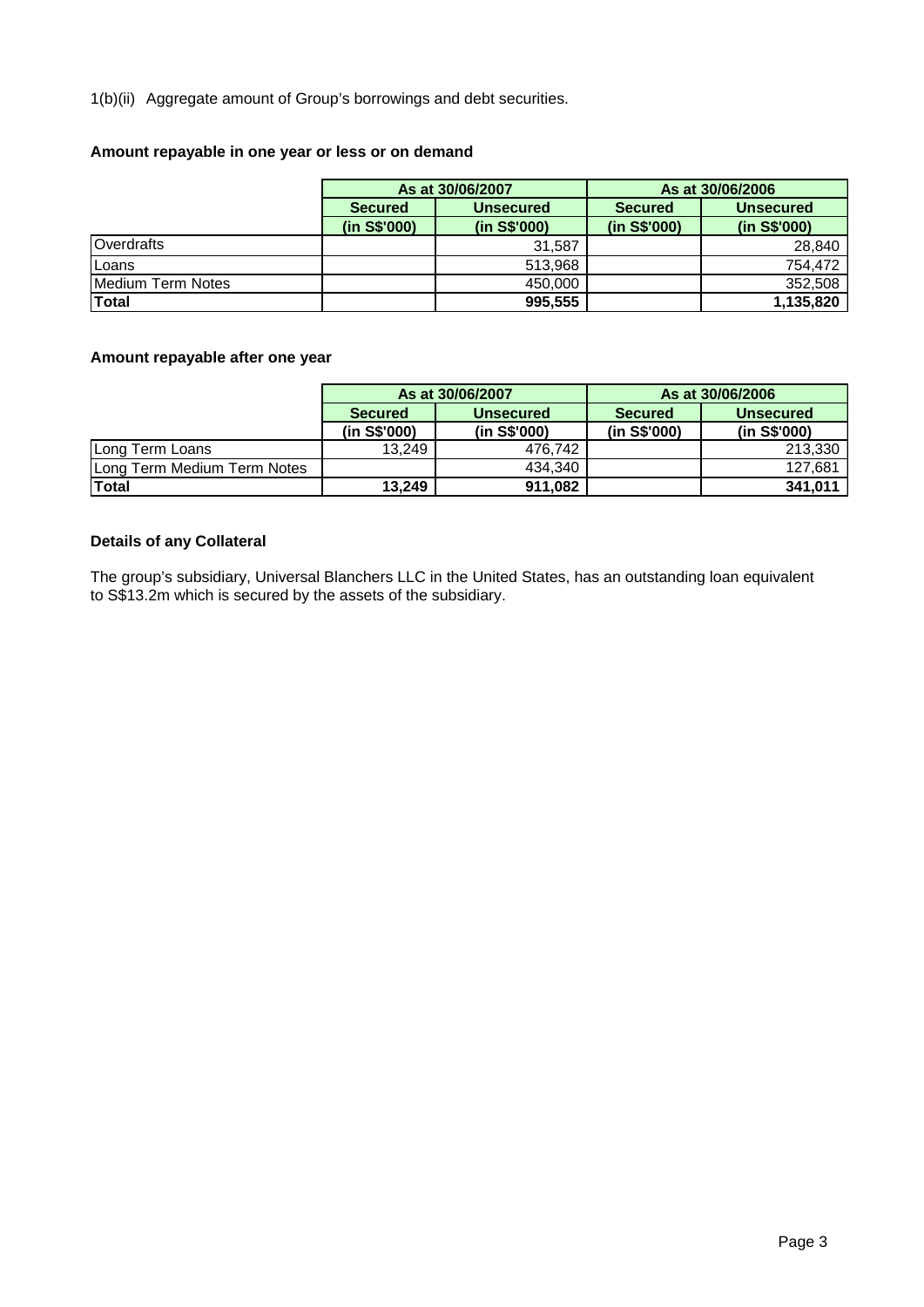1(c) A Cash Flow Statement (for the Group), together with a comparative statement for the corresponding period of the immediately preceding financial year.

|                                                                  | Group                      |             | Group                     |             |  |
|------------------------------------------------------------------|----------------------------|-------------|---------------------------|-------------|--|
| (in S\$'000)                                                     | <b>Twelve Months Ended</b> |             | <b>Three Months Ended</b> |             |  |
|                                                                  | 30 Jun 2007                | 30 Jun 2006 | 30 Jun 2007               | 30 Jun 2006 |  |
| Cash flow from operating activities                              |                            |             |                           |             |  |
| Operating profit before taxation                                 | 126,186                    | 96,738      | 38,502                    | 26,795      |  |
| <b>Adjustments for:</b>                                          |                            |             |                           |             |  |
| Share of loss/(gain) of jointly controlled entities              | 385                        | (230)       | 375                       | 58          |  |
| Depreciation of property, plant and equipment                    | 17,002                     | 12,144      | 6,446                     | 3,823       |  |
| Gain on disposal of property, plant and equipment                | (133)                      | (78)        | (139)                     | (74)        |  |
| Net measurement of derivative instruments                        | 245                        | (507)       | 446                       | (2,660)     |  |
| Negative goodwill                                                | (189)                      |             | (189)                     |             |  |
| Cost of share-based payments                                     | 5,594                      | 1,719       | 1,232                     | 649         |  |
| Interest income                                                  | (8, 819)                   | (11,081)    | (2, 564)                  | (7,019)     |  |
| Interest expenses                                                | 147,072                    | 94,704      | 28,775                    | 22,109      |  |
| Operating profit before reinvestment in working capital          | 287,343                    | 193,409     | 72,884                    | 43,681      |  |
| (Increase)/decrease in inventories                               | (143, 486)                 | 5,121       | 22,731                    | 41,972      |  |
| (Increase)/decrease in receivables                               | (194, 741)                 | 179,672     | 141,350                   | 216,739     |  |
| (Increase)/decrease in advance payments to suppliers             | (95,037)                   | (69, 788)   | (25, 564)                 | 56,347      |  |
| Increase/(decrease) in payables                                  | 151,815                    | (16, 866)   | 58,661                    | (15, 787)   |  |
| Cash flow generated from operations                              | 5,894                      | 291,548     | 270,062                   | 342,952     |  |
| Interest income received                                         | 8,819                      | 11,081      | 2,564                     | 7,019       |  |
| Interest expenses paid                                           | (155, 471)                 | (83, 531)   | (30, 105)                 | (15,989)    |  |
| Taxes paid                                                       | (18, 746)                  | (5,672)     | (11, 543)                 | (96)        |  |
| Net cash flow (used in)/generated from operating activities      | (159, 504)                 | 213,426     | 230,978                   | 333,887     |  |
| Cash flow from investing activities                              |                            |             |                           |             |  |
| Proceeds from disposal of property, plant and equipment          | 1,764                      | 741         | 530                       | 297         |  |
| Purchase of property, plant and equipment                        | (43, 114)                  | (48, 440)   | (12, 952)                 | (16,019)    |  |
| Investment in subsidiaries and a jointly controlled entity       | (114, 849)                 |             | (113, 773)                |             |  |
| Investment in government securities                              | (13, 461)                  |             | (13, 461)                 |             |  |
| Purchase of investment                                           | (81,091)                   |             | (81,091)                  |             |  |
| (Loan to)/repayment from/by jointly controlled entities          | (9,030)                    | (574)       | (8,968)                   | 30          |  |
| Net cash flow used in investing activities                       | (259, 781)                 | (48, 273)   | (229, 715)                | (15,692)    |  |
| Cash flow from financing activities                              |                            |             |                           |             |  |
| Increase in/(repayment of) loans from banks                      | 22,908                     | (142, 607)  | (109, 419)                | (166, 986)  |  |
| Proceeds from issuance of ordinary shares                        | 777                        |             | 777                       |             |  |
| Dividends paid on ordinary shares by the Company                 | (46, 638)                  | (33, 579)   |                           |             |  |
| Increase in medium term notes                                    | 404,151                    | 217,409     | 93.580                    | (34,928)    |  |
| Net cash flow provided by/(used in) financing activities         | 381,198                    | 41,223      | (15,062)                  | (201, 914)  |  |
| Net effect of exchange rate changes on cash and cash equivalents | (23, 294)                  | (26, 784)   | (9,248)                   | (9,038)     |  |
| Net (decrease)/increase in cash and cash equivalents             | (61, 381)                  | 179,592     | (23, 047)                 | 107,244     |  |
| Cash and cash equivalents at the beginning of the period         | 267,401                    | 87,809      | 229,067                   | 160,157     |  |
| Cash and cash equivalents at the end of the year                 | 206,020                    | 267,401     | 206,020                   | 267,401     |  |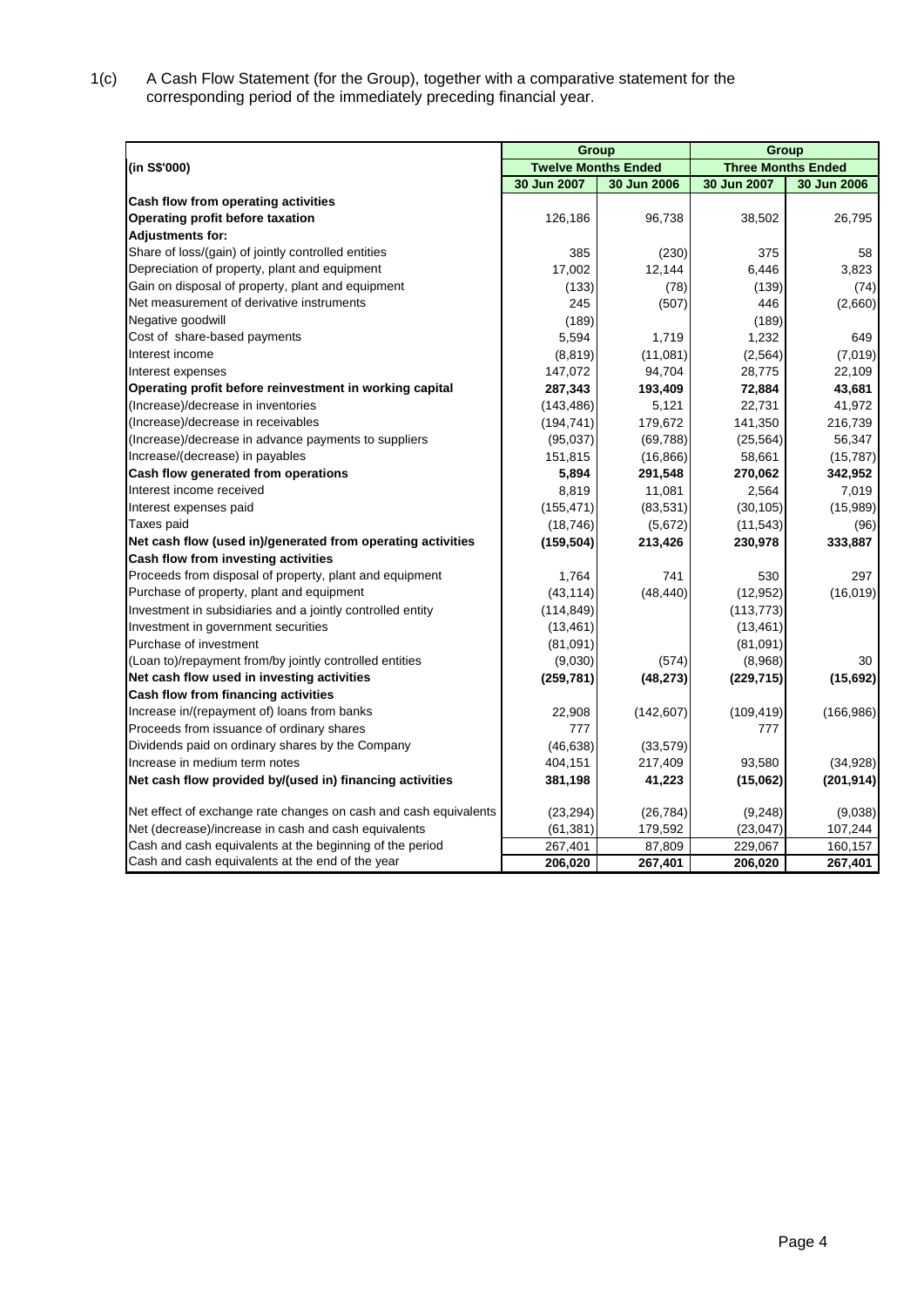1(d)(i) A statement (for the Issuer and Group) showing either (i) all changes in equity, or (ii) changes in equity other than those arising from capitalisation issues and distributions to shareholders, together with a comparative statement for the corresponding period of the immediately preceding financial year.

#### **GROUP 12 MONTHS - 30 JUNE 2007**

|                                                                                                                                                  | Attributable to equity holders of the Company |                                                                               |                                                                     |                                                                 |                                             |                                           |                                              |                                         |
|--------------------------------------------------------------------------------------------------------------------------------------------------|-----------------------------------------------|-------------------------------------------------------------------------------|---------------------------------------------------------------------|-----------------------------------------------------------------|---------------------------------------------|-------------------------------------------|----------------------------------------------|-----------------------------------------|
| <b>At 30 June 2007</b><br>Group                                                                                                                  | <b>Share</b><br><b>Capital</b><br>\$'000      | Foreign<br><b>Currency</b><br><b>Translation</b><br><b>Reserves</b><br>\$'000 | <b>Fair Value</b><br><b>Adjustment</b><br><b>Reserves</b><br>\$'000 | Share-based<br><b>Compensation</b><br><b>Reserves</b><br>\$'000 | <b>Revenue</b><br><b>Reserves</b><br>\$'000 | <b>Total</b><br><b>Reserves</b><br>\$'000 | <b>Minority</b><br><b>Interest</b><br>\$'000 | <b>Total</b><br><b>Equity</b><br>\$'000 |
| At 30 June 2006                                                                                                                                  | 396,954                                       | (25,091)                                                                      | (41, 978)                                                           | 3,378                                                           | 154,723                                     | 91,032                                    | 53                                           | 488,039                                 |
| Net loss on fair value changes<br>during the period<br>Recognised in the profit and                                                              |                                               |                                                                               | (109, 793)                                                          |                                                                 |                                             | (109, 793)                                |                                              | (109, 793)                              |
| loss account on occurrence<br>of hedged transactions<br>Foreign currency translation                                                             |                                               |                                                                               | 944                                                                 |                                                                 |                                             | 944                                       |                                              | 944                                     |
| adjustment                                                                                                                                       |                                               | (14, 838)                                                                     |                                                                     |                                                                 |                                             | (14, 838)                                 |                                              | (14, 838)                               |
| Net expense recognised directly<br>in equity<br>Profit for the year                                                                              |                                               | (14, 838)                                                                     | (108, 849)                                                          |                                                                 | 109,047                                     | (123, 687)<br>109,047                     | (26)                                         | (123, 687)<br>109,021                   |
| Total recognised income and<br>expenses for the year<br>Dividends on ordinary shares<br>Share-based expense<br>Options exercised during the year | 776                                           | (14, 838)                                                                     | (108, 849)                                                          | 5,238                                                           | 109.047<br>(46, 638)                        | (14, 640)<br>(46, 638)<br>5,238           | (26)                                         | (14,666)<br>(46, 638)<br>5,238<br>776   |
| At 30 June 2007                                                                                                                                  | 397,730                                       | (39, 929)                                                                     | (150, 827)                                                          | 8,616                                                           | 217,132                                     | 34,992                                    | 27                                           | 432,749                                 |

#### **GROUP 12 MONTHS - 30 JUNE 2006**

|                                                                                                                      |                                   |                                          |                                                                        |                                                                     | Attributable to equity holders of the Company                   |                                      |                                           |                                              |                                         |
|----------------------------------------------------------------------------------------------------------------------|-----------------------------------|------------------------------------------|------------------------------------------------------------------------|---------------------------------------------------------------------|-----------------------------------------------------------------|--------------------------------------|-------------------------------------------|----------------------------------------------|-----------------------------------------|
| At 30 June 2006<br>Group                                                                                             | <b>Share</b><br>Capital<br>\$'000 | <b>Share</b><br><b>Premium</b><br>\$'000 | Foreign<br><b>Currency</b><br>Translation<br><b>Reserves</b><br>\$'000 | <b>Fair Value</b><br><b>Adjustment</b><br><b>Reserves</b><br>\$'000 | Share-based<br><b>Compensation</b><br><b>Reserves</b><br>\$'000 | Revenue<br><b>Reserves</b><br>\$'000 | <b>Total</b><br><b>Reserves</b><br>\$'000 | <b>Minority</b><br><b>Interest</b><br>\$'000 | <b>Total</b><br><b>Equity</b><br>\$'000 |
| At 30 June 2005<br>Cumulative effect of                                                                              | 155,459                           | 241,495                                  | (24)                                                                   |                                                                     |                                                                 | 99,795                               | 341,266                                   |                                              | 496,725                                 |
| adopting FRS 102                                                                                                     |                                   |                                          |                                                                        |                                                                     | 2,641                                                           | (1, 115)                             | 1,526                                     |                                              | 1.526                                   |
| At 30 June 2005 as restated<br>Effects of adopting FRS 39                                                            | 155,459                           | 241,495                                  | (24)                                                                   | (31, 941)                                                           | 2,641                                                           | 98.680<br>2,390                      | 342,792<br>(29, 551)                      |                                              | 498.251<br>(29, 551)                    |
| At 1 July 2005 as restated<br>Net loss on fair value changes<br>during the prior year                                | 155,459                           | 241,495                                  | (24)                                                                   | (31, 941)<br>(40, 028)                                              | 2,641                                                           | 101,070                              | 313,241<br>(40, 028)                      |                                              | 468,700<br>(40,028)                     |
| Recognised in the profit and<br>loss account on occurrence<br>of hedged transactions<br>Foreign currency translation |                                   |                                          |                                                                        | 29,991                                                              |                                                                 |                                      | 29,991                                    |                                              | 29,991                                  |
| adjustment                                                                                                           |                                   |                                          | (25,067)                                                               |                                                                     |                                                                 |                                      | (25,067)                                  |                                              | (25,067)                                |
| Net expense recognised directly<br>in equity<br>Profit for the year                                                  |                                   |                                          | (25,067)                                                               | (10,037)                                                            |                                                                 | 87,232                               | (35, 104)<br>87,232                       | (25)                                         | (35, 104)<br>87,207                     |
| Total recognised income and<br>expenses for the year<br>Transfer of share premium to                                 |                                   |                                          | (25,067)                                                               | (10, 037)                                                           |                                                                 | 87,232                               | 52,128                                    | (25)                                         | 52,103                                  |
| share capital account<br>Dividends on ordinary shares<br>Share-based expense<br>Incorporation of a subsidiary        | 241,495                           | (241, 495)                               |                                                                        |                                                                     | 737                                                             | (33, 579)                            | (241, 495)<br>(33, 579)<br>737            | 78                                           | (33, 579)<br>737<br>78                  |
| At 30 June 2006                                                                                                      | 396,954                           |                                          | (25,091)                                                               | (41, 978)                                                           | 3,378                                                           | 154,723                              | 91,032                                    | 53                                           | 488,039                                 |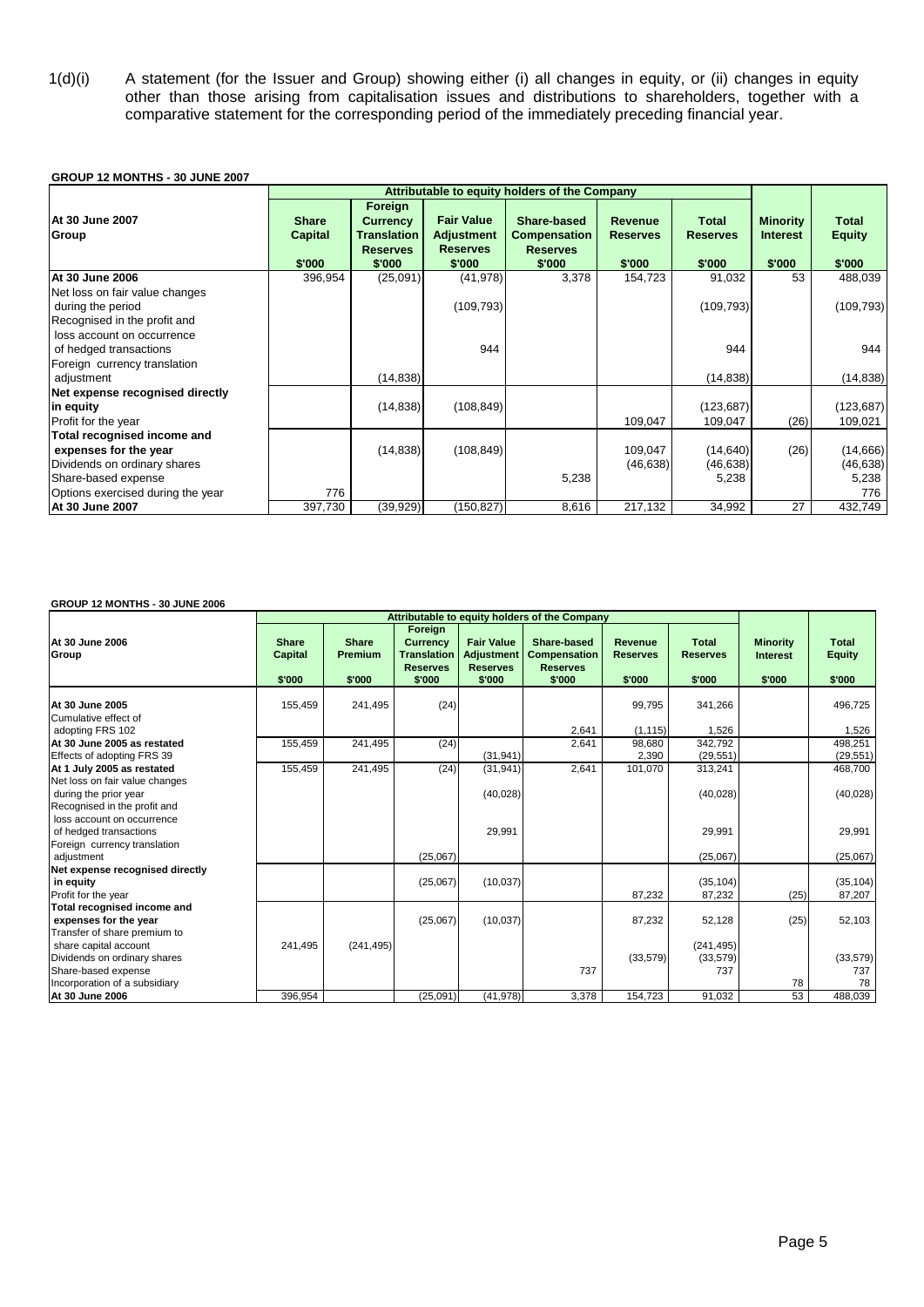### **COMPANY 12 MONTHS - 30 JUNE 2007**

|                                                                                      | Attributable to equity holders of the Company |                                                                               |                                                                     |                                                                 |                                             |                                           |                                         |  |  |  |
|--------------------------------------------------------------------------------------|-----------------------------------------------|-------------------------------------------------------------------------------|---------------------------------------------------------------------|-----------------------------------------------------------------|---------------------------------------------|-------------------------------------------|-----------------------------------------|--|--|--|
| At 30 June 2007<br>Company                                                           | <b>Share</b><br><b>Capital</b><br>\$'000      | Foreign<br><b>Currency</b><br><b>Translation</b><br><b>Reserves</b><br>\$'000 | <b>Fair Value</b><br><b>Adjustment</b><br><b>Reserves</b><br>\$'000 | Share-based<br><b>Compensation</b><br><b>Reserves</b><br>\$'000 | <b>Revenue</b><br><b>Reserves</b><br>\$'000 | <b>Total</b><br><b>Reserves</b><br>\$'000 | <b>Total</b><br><b>Equity</b><br>\$'000 |  |  |  |
| At 30 June 2006                                                                      | 396,954                                       | (19, 545)                                                                     | (41, 046)                                                           | 3,378                                                           | 131,778                                     | 74,565                                    | 471,519                                 |  |  |  |
| Net loss on fair value changes<br>during the period<br>Recognised in the profit and  |                                               |                                                                               | (125, 268)                                                          |                                                                 |                                             | (125, 268)                                | (125, 268)                              |  |  |  |
| loss account on occurrence<br>of hedged transactions<br>Foreign currency translation |                                               |                                                                               | 17,751                                                              |                                                                 |                                             | 17,751                                    | 17,751                                  |  |  |  |
| adjustment                                                                           |                                               | (16, 038)                                                                     |                                                                     |                                                                 |                                             | (16,038)                                  | (16,038)                                |  |  |  |
| Net expense recognised directly<br>in equity<br>Profit for the year                  |                                               | (16,038)                                                                      | (107, 517)                                                          |                                                                 | 77,769                                      | (123, 555)<br>77,769                      | (123, 555)<br>77,769                    |  |  |  |
| Total recognised income and<br>expenses for the year<br>Dividends on ordinary shares |                                               | (16,038)                                                                      | (107, 517)                                                          |                                                                 | 77,769<br>(46, 638)                         | (45, 786)<br>(46, 638)                    | (45, 786)<br>(46, 638)                  |  |  |  |
| Share-based expense<br>Options exercised during the year                             | 776                                           |                                                                               |                                                                     | 5,238                                                           |                                             | 5,238                                     | 5,238<br>776                            |  |  |  |
| At 30 June 2007                                                                      | 397,730                                       | (35, 583)                                                                     | (148, 563)                                                          | 8,616                                                           | 162,909                                     | (12,621)                                  | 385,109                                 |  |  |  |

#### **COMPANY 12 MONTHS - 30 JUNE 2006**

|                                                 | Attributable to equity holders of the Company |                                          |                                                                               |                                                                     |                                                                 |                                             |                                           |                                         |
|-------------------------------------------------|-----------------------------------------------|------------------------------------------|-------------------------------------------------------------------------------|---------------------------------------------------------------------|-----------------------------------------------------------------|---------------------------------------------|-------------------------------------------|-----------------------------------------|
| At 30 June 2006<br>Company                      | <b>Share</b><br><b>Capital</b><br>\$'000      | <b>Share</b><br><b>Premium</b><br>\$'000 | Foreign<br><b>Currency</b><br><b>Translation</b><br><b>Reserves</b><br>\$'000 | <b>Fair Value</b><br><b>Adjustment</b><br><b>Reserves</b><br>\$'000 | Share-based<br><b>Compensation</b><br><b>Reserves</b><br>\$'000 | <b>Revenue</b><br><b>Reserves</b><br>\$'000 | <b>Total</b><br><b>Reserves</b><br>\$'000 | <b>Total</b><br><b>Equity</b><br>\$'000 |
|                                                 |                                               |                                          |                                                                               |                                                                     |                                                                 |                                             |                                           |                                         |
| At 30 June 2005                                 | 155,459                                       | 241,495                                  | 5,834                                                                         |                                                                     |                                                                 | 79,493                                      | 326,822                                   | 482,281                                 |
| Cumulative effects of                           |                                               |                                          |                                                                               |                                                                     |                                                                 |                                             |                                           |                                         |
| adopting FRS 102<br>At 30 June 2005 as restated | 155,459                                       | 241,495                                  | 5,834                                                                         |                                                                     | 2,641<br>2,641                                                  | (573)<br>78,920                             | 2,068<br>328,890                          | 2,068<br>484,349                        |
| Effects of adopting FRS 39                      |                                               |                                          |                                                                               | (31, 969)                                                           |                                                                 | 2,630                                       | (29, 339)                                 | (29, 339)                               |
| At 1 July 2005 as restated                      | 155,459                                       | 241,495                                  | 5,834                                                                         | (31,969)                                                            | 2,641                                                           | 81,550                                      | 299,551                                   | 455,010                                 |
| Net loss on fair value changes                  |                                               |                                          |                                                                               |                                                                     |                                                                 |                                             |                                           |                                         |
| during the year                                 |                                               |                                          |                                                                               | (30, 968)                                                           |                                                                 |                                             | (30, 968)                                 | (30, 968)                               |
| Recognised in the profit and                    |                                               |                                          |                                                                               |                                                                     |                                                                 |                                             |                                           |                                         |
| loss account on occurrence                      |                                               |                                          |                                                                               |                                                                     |                                                                 |                                             |                                           |                                         |
| of hedged transactions                          |                                               |                                          |                                                                               | 21,891                                                              |                                                                 |                                             | 21,891                                    | 21,891                                  |
| Foreign currency translation                    |                                               |                                          |                                                                               |                                                                     |                                                                 |                                             |                                           |                                         |
| adjustment                                      |                                               |                                          | (25, 379)                                                                     |                                                                     |                                                                 |                                             | (25, 379)                                 | (25, 379)                               |
| Net expense recognised directly                 |                                               |                                          |                                                                               |                                                                     |                                                                 |                                             |                                           |                                         |
| in equity                                       |                                               |                                          | (25, 379)                                                                     | (9,077)                                                             |                                                                 |                                             | (34, 456)                                 | (34, 456)                               |
| Profit for the year                             |                                               |                                          |                                                                               |                                                                     |                                                                 | 83,807                                      | 83,807                                    | 83,807                                  |
| Total recognised income and                     |                                               |                                          |                                                                               |                                                                     |                                                                 |                                             |                                           |                                         |
| expenses for the year                           |                                               |                                          | (25, 379)                                                                     | (9,077)                                                             |                                                                 | 83,807                                      | 49,351                                    | 49,351                                  |
| Transfer of share premium to                    |                                               |                                          |                                                                               |                                                                     |                                                                 |                                             |                                           |                                         |
| share capital account                           | 241,495                                       | (241, 495)                               |                                                                               |                                                                     |                                                                 |                                             | (241, 495)                                |                                         |
| Dividends on ordinary shares                    |                                               |                                          |                                                                               |                                                                     |                                                                 | (33,579)                                    | (33,579)                                  | (33, 579)                               |
| Share-based expense                             |                                               |                                          |                                                                               |                                                                     | 737                                                             |                                             | 737                                       | 737                                     |
| <b>At 30 June 2006</b>                          | 396,954                                       |                                          | (19, 545)                                                                     | (41,046)                                                            | 3,378                                                           | 131,778                                     | 74,565                                    | 471,519                                 |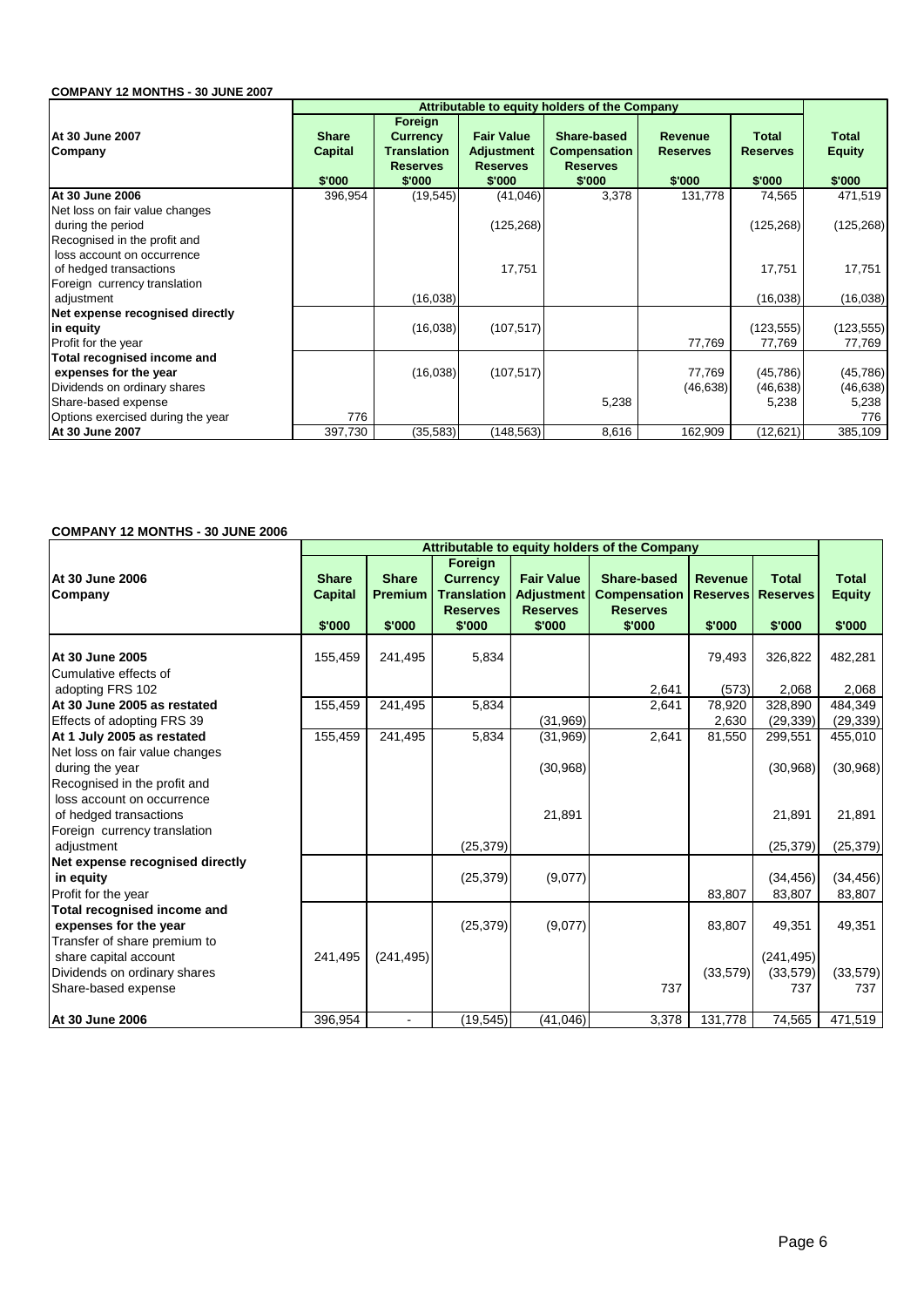#### **GROUP QUARTER - 30 JUNE 2007**

|                                                            |                                |                                                                     |                                                           | Attributable to equity holders of the Company         |                                   |                          |                                    |                               |
|------------------------------------------------------------|--------------------------------|---------------------------------------------------------------------|-----------------------------------------------------------|-------------------------------------------------------|-----------------------------------|--------------------------|------------------------------------|-------------------------------|
| At 30 June 2007<br>Group                                   | <b>Share</b><br><b>Capital</b> | Foreign<br><b>Currency</b><br><b>Translation</b><br><b>Reserves</b> | <b>Fair Value</b><br><b>Adjustment</b><br><b>Reserves</b> | Share-based<br><b>Compensation</b><br><b>Reserves</b> | <b>Revenue</b><br><b>Reserves</b> | Total<br><b>Reserves</b> | <b>Minority</b><br><b>Interest</b> | <b>Total</b><br><b>Equity</b> |
|                                                            | \$'000                         | \$'000                                                              | \$'000                                                    | \$'000                                                | \$'000                            | \$'000                   | \$'000                             | \$'000                        |
| At 31 March 2007                                           | 396,954                        | (39,310)                                                            | (113, 041)                                                | 7,412                                                 | 186,596                           | 41,657                   | 16                                 | 438,627                       |
| Net loss on fair value changes<br>during the period        |                                |                                                                     | (81, 042)                                                 |                                                       |                                   | (81, 042)                |                                    | (81, 042)                     |
| Recognised in the profit and<br>loss account on occurrence |                                |                                                                     |                                                           |                                                       |                                   |                          |                                    |                               |
| of hedged transactions                                     |                                |                                                                     | 43,256                                                    |                                                       |                                   | 43,256                   |                                    | 43,256                        |
| Foreign currency translation<br>adjustment                 |                                | (619)                                                               |                                                           |                                                       |                                   | (619)                    |                                    | (619)                         |
| Net expense recognised directly                            |                                |                                                                     |                                                           |                                                       |                                   |                          |                                    |                               |
| in equity                                                  |                                | (619)                                                               | (37,786)                                                  |                                                       |                                   | (38, 405)                |                                    | (38, 405)                     |
| Profit for the period                                      |                                |                                                                     |                                                           |                                                       | 30,536                            | 30,536                   | 11                                 | 30,547                        |
| Total recognised income and                                |                                |                                                                     |                                                           |                                                       |                                   |                          |                                    |                               |
| expenses for the period                                    |                                | (619)                                                               | (37, 786)                                                 |                                                       | 30,536                            | (7,869)                  | 11                                 | (7, 858)                      |
| Share-based expense                                        |                                |                                                                     |                                                           | 1,204                                                 |                                   | 1,204                    |                                    | 1,204                         |
| Options exercised during the period                        | 776                            |                                                                     |                                                           |                                                       |                                   |                          |                                    | 776                           |
| At 30 June 2007                                            | 397,730                        | (39, 929)                                                           | (150,827)                                                 | 8,616                                                 | 217,132                           | 34,992                   | 27                                 | 432,749                       |

#### **GROUP QUARTER - 30 JUNE 2006**

|                                                                                      |                                          | Attributable to equity holders of the Company                                 |                                                                     |                                                                 |                                             |                                    |                                              |                                  |
|--------------------------------------------------------------------------------------|------------------------------------------|-------------------------------------------------------------------------------|---------------------------------------------------------------------|-----------------------------------------------------------------|---------------------------------------------|------------------------------------|----------------------------------------------|----------------------------------|
| IAt 30 June 2006<br>Group                                                            | <b>Share</b><br><b>Capital</b><br>\$'000 | Foreign<br><b>Currency</b><br><b>Translation</b><br><b>Reserves</b><br>\$'000 | <b>Fair Value</b><br><b>Adjustment</b><br><b>Reserves</b><br>\$'000 | Share-based<br><b>Compensation</b><br><b>Reserves</b><br>\$'000 | <b>Revenue</b><br><b>Reserves</b><br>\$'000 | Total<br><b>Reserves</b><br>\$'000 | <b>Minority</b><br><b>Interest</b><br>\$'000 | Total<br><b>Equity</b><br>\$'000 |
| <b>At 31 March 2006</b>                                                              | 396,954                                  | (16, 865)                                                                     | (34, 614)                                                           | 2,884                                                           | 129,390                                     | 80,795                             |                                              | 477,749                          |
| Net loss on fair value changes<br>during the period<br>Recognised in the profit and  |                                          |                                                                               | (37, 731)                                                           |                                                                 |                                             | (37, 731)                          |                                              | (37, 731)                        |
| loss account on occurrence<br>of hedged transactions<br>Foreign currency translation |                                          |                                                                               | 30,367                                                              |                                                                 |                                             | 30,367                             |                                              | 30,367                           |
| adjustment                                                                           |                                          | (8,226)                                                                       |                                                                     |                                                                 |                                             | (8, 226)                           |                                              | (8, 226)                         |
| Net expense recognised directly<br>in equity<br>Profit for the period                |                                          | (8,226)                                                                       | (7, 364)                                                            |                                                                 | 25,333                                      | (15,590)<br>25,333                 | (25)                                         | (15,590)<br>25,308               |
| Total recognised income and<br>expenses for the period                               |                                          | (8,226)                                                                       | (7, 364)                                                            |                                                                 | 25,333                                      | 9,743                              | (25)                                         | 9,718                            |
| Share-based expense<br>Incorporation of a subsidiary                                 |                                          |                                                                               |                                                                     | 494                                                             |                                             | 494                                | 78                                           | 494<br>78                        |
| At 30 June 2006                                                                      | 396,954                                  | (25,091)                                                                      | (41, 978)                                                           | 3,378                                                           | 154,723                                     | 91,032                             | 53                                           | 488,039                          |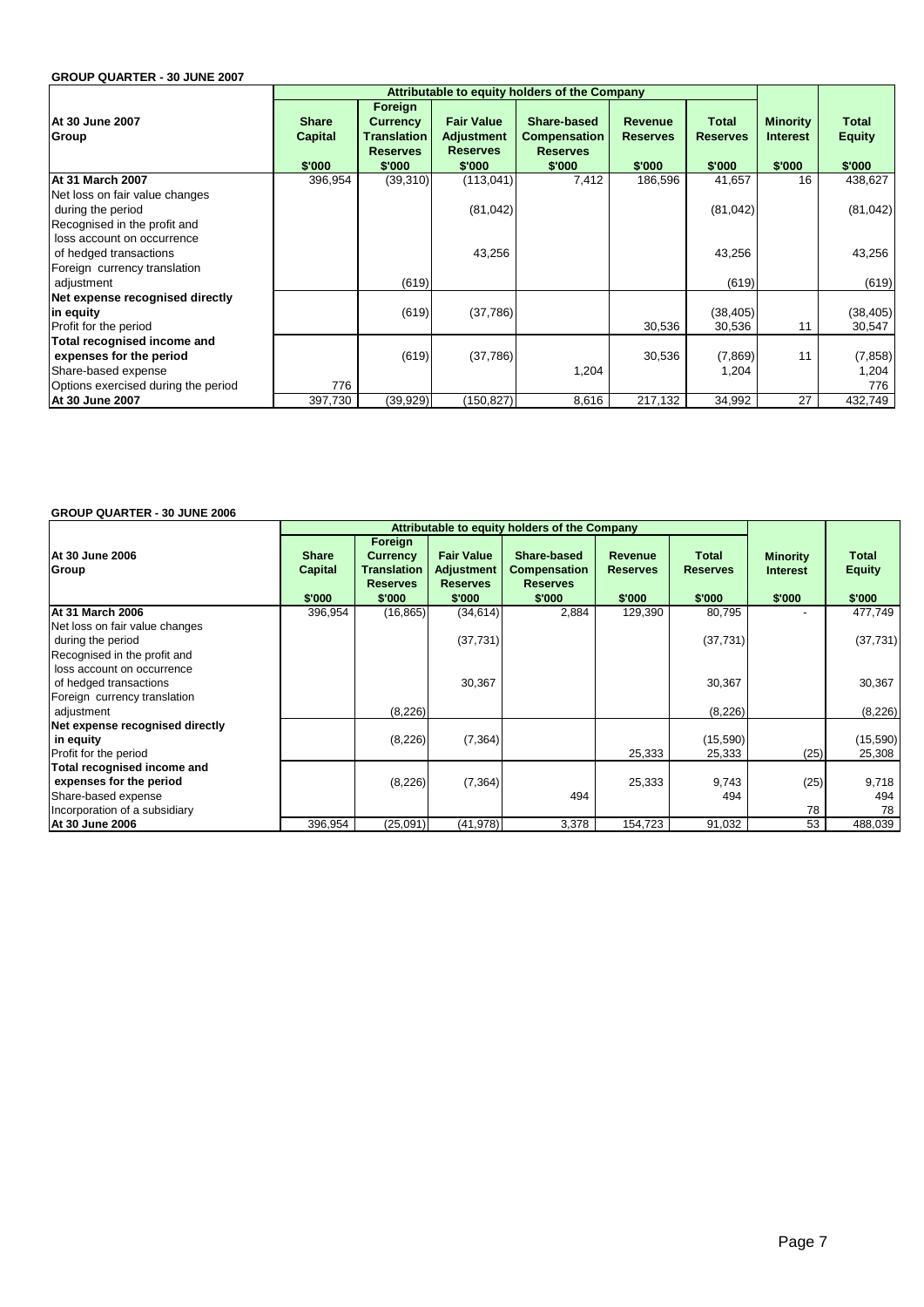### **COMPANY QUARTER - 30 JUNE 2007**

|                                     |                |                           |                           | Attributable to equity holders of the Company |                 |                 |               |
|-------------------------------------|----------------|---------------------------|---------------------------|-----------------------------------------------|-----------------|-----------------|---------------|
| IAt 30 June 2007                    | <b>Share</b>   | Foreign                   | <b>Fair Value</b>         | Share-based                                   | <b>Revenue</b>  | <b>Total</b>    | Total         |
|                                     |                | <b>Currency</b>           |                           |                                               |                 |                 |               |
| Company                             | <b>Capital</b> | <b>Translation</b>        | <b>Adjustment</b>         | <b>Compensation</b>                           | <b>Reserves</b> | <b>Reserves</b> | <b>Equity</b> |
|                                     | \$'000         | <b>Reserves</b><br>\$'000 | <b>Reserves</b><br>\$'000 | <b>Reserves</b><br>\$'000                     | \$'000          | \$'000          | \$'000        |
| <b>At 31 March 2007</b>             | 396,954        | (36, 954)                 | (109, 279)                | 7,412                                         | 169,013         | 30,192          | 427,146       |
| Net loss on fair value changes      |                |                           |                           |                                               |                 |                 |               |
| during the period                   |                |                           | (92, 460)                 |                                               |                 | (92, 460)       | (92, 460)     |
| Recognised in the profit and        |                |                           |                           |                                               |                 |                 |               |
| loss account on occurrence          |                |                           |                           |                                               |                 |                 |               |
| of hedged transactions              |                |                           | 53,176                    |                                               |                 | 53,176          | 53,176        |
| Foreign currency translation        |                |                           |                           |                                               |                 |                 |               |
| adjustment                          |                | 1,371                     |                           |                                               |                 | 1,371           | 1,371         |
| Net income and expense              |                |                           |                           |                                               |                 |                 |               |
| recognised directly in equity       |                | 1,371                     | (39, 284)                 |                                               |                 | (37, 913)       | (37, 913)     |
| Loss for the period                 |                |                           |                           |                                               | (6, 104)        | (6, 104)        | (6, 104)      |
| Total recognised income and         |                |                           |                           |                                               |                 |                 |               |
| expenses for the period             |                | 1,371                     | (39, 284)                 |                                               | (6, 104)        | (44, 017)       | (44, 017)     |
| Share-based expense                 |                |                           |                           | 1,204                                         |                 | 1,204           | 1,204         |
| Options exercised during the period | 776            |                           |                           |                                               |                 |                 | 776           |
| At 30 June 2007                     | 397,730        | (35, 583)                 | (148,563)                 | 8,616                                         | 162,909         | (12,621)        | 385,109       |

### **COMPANY QUARTER - 30 JUNE 2006**

|                                                                                      | Attributable to equity holders of the Company |                                                                        |                                                                     |                                                                 |                                             |                                    |                                  |
|--------------------------------------------------------------------------------------|-----------------------------------------------|------------------------------------------------------------------------|---------------------------------------------------------------------|-----------------------------------------------------------------|---------------------------------------------|------------------------------------|----------------------------------|
| At 30 June 2006<br>Company                                                           | <b>Share</b><br><b>Capital</b><br>\$'000      | Foreign<br><b>Currency</b><br>Translation<br><b>Reserves</b><br>\$'000 | <b>Fair Value</b><br><b>Adjustment</b><br><b>Reserves</b><br>\$'000 | Share-based<br><b>Compensation</b><br><b>Reserves</b><br>\$'000 | <b>Revenue</b><br><b>Reserves</b><br>\$'000 | Total<br><b>Reserves</b><br>\$'000 | Total<br><b>Equity</b><br>\$'000 |
| <b>At 31 March 2006</b>                                                              | 396,954                                       | (11, 159)                                                              | (37, 516)                                                           | 2,884                                                           | 131,780                                     | 85,989                             | 482,943                          |
| Net loss on fair value changes<br>during the period<br>Recognised in the profit and  |                                               |                                                                        | (27,093)                                                            |                                                                 |                                             | (27,093)                           | (27,093)                         |
| loss account on occurrence<br>of hedged transactions<br>Foreign currency translation |                                               |                                                                        | 23,563                                                              |                                                                 |                                             | 23,563                             | 23,563                           |
| adjustment                                                                           |                                               | (8,386)                                                                |                                                                     |                                                                 |                                             | (8,386)                            | (8,386)                          |
| Net expense recognised directly                                                      |                                               |                                                                        |                                                                     |                                                                 |                                             |                                    |                                  |
| in equity<br>Loss for the period                                                     |                                               | (8,386)                                                                | (3,530)                                                             |                                                                 | (2)                                         | (11, 916)<br>(2)                   | (11, 916)<br>(2)                 |
| Total recognised income and<br>expenses for the period<br>Share-based expense        |                                               | (8,386)                                                                | (3,530)                                                             | 494                                                             | (2)                                         | (11, 918)<br>494                   | (11, 918)<br>494                 |
| At 30 June 2006                                                                      | 396,954                                       | (19, 545)                                                              | (41,046)                                                            | 3,378                                                           | 131,778                                     | 74,565                             | 471,519                          |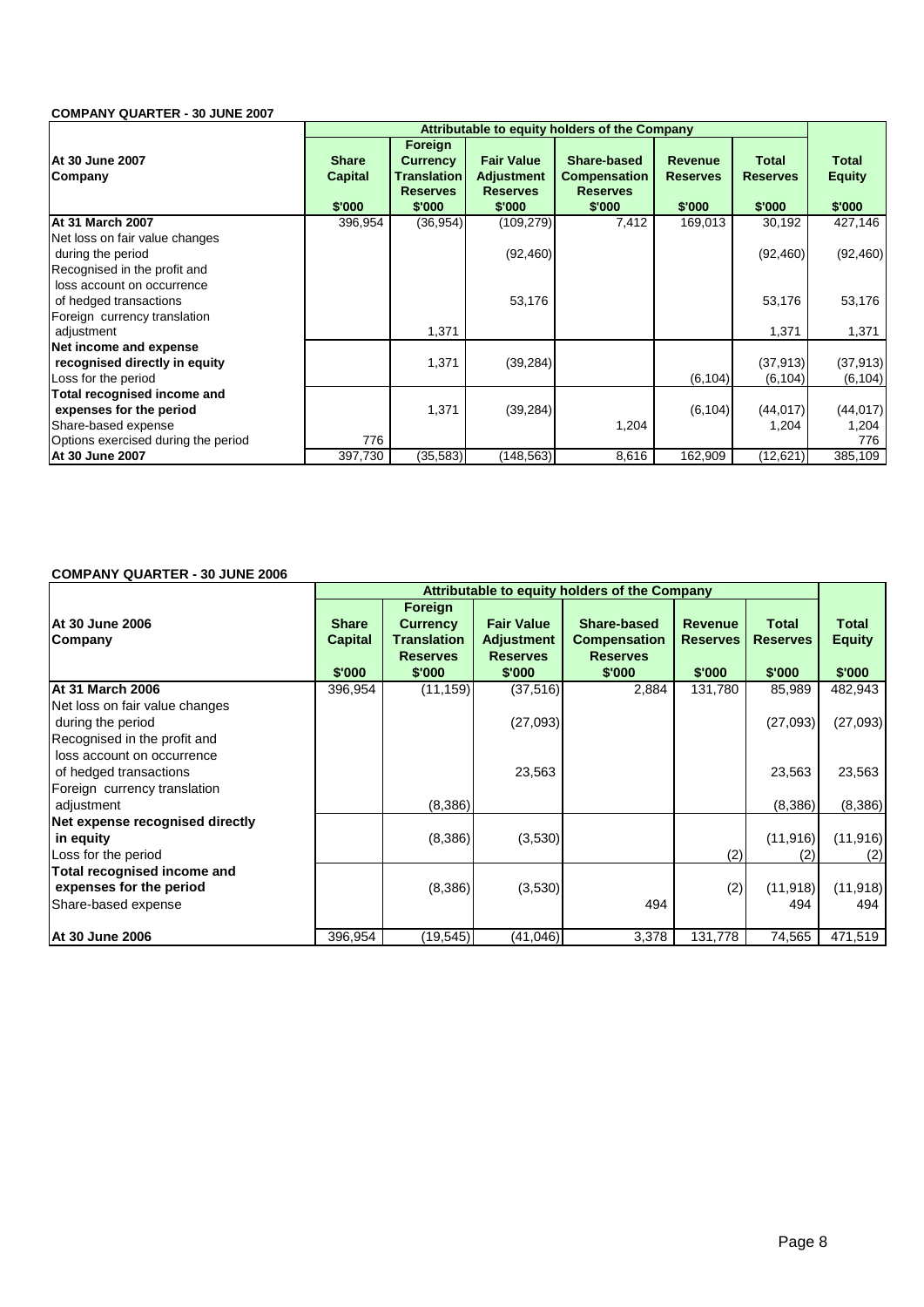1(d)(ii) Details of any changes in the company's share capital arising from rights issue, bonus issue, share buy-backs, exercise of share options or warrants, conversion of other issues of equity securities, issue of shares for cash or as consideration for acquisition or for any other purpose since the end of the previous period reported on. State also the number of shares that may be issued on conversion of all the outstanding convertibles as at the end of the current financial period reported on and as at the end of the corresponding period of the immediately preceding financial year.

|                                       | <b>JUN 2007</b> | <b>JUN 2006</b> |
|---------------------------------------|-----------------|-----------------|
| Issued, fully paid share capital      |                 |                 |
| Balance no. of shares as at 1st July  | 1,554,584,400   | 1,554,584,400   |
| Addition during the year in June 2007 | 511.000         |                 |
|                                       |                 |                 |
| Total no. of shares outstanding as at | 1,555,095,400   | 1,554,584,400   |

2. Whether the figures have been audited or reviewed and in accordance with which auditing standard or practice.

The financial statements presented above have not been audited or reviewed.

3. Where the figures have been audited or reviewed, the auditors' report (including any qualifications or emphasis of a matter).

N/A

4. Whether the same accounting policies and methods of computation as in the issuer's most recently audited annual financial statements have been applied.

 The Group accounting policies are consistent with those used in the audited financial statements as at 30 June 2006.

5. If there are any changes in the accounting policies and methods of computation, including any required by an accounting standard, what has changed, as well as the reasons for, and the effect of, the changes.

As per note 4 above.

6. Earnings per ordinary share of the Group for the current financial period reported and for the corresponding period of the immediately preceding financial year, after deducting any provision for preference dividends.

|                                        | <b>Group</b>  |               |               |                           |  |  |
|----------------------------------------|---------------|---------------|---------------|---------------------------|--|--|
|                                        |               | Year Ended    |               | <b>Three Months Ended</b> |  |  |
|                                        | 30 Jun 2007   | 30 Jun 2006   | 30 Jun 2007   | 30 Jun 2006               |  |  |
| (a) Based on weighted average no. of   |               |               |               |                           |  |  |
| shares (cents/share)                   | 7.01          | 5.61          | 1.96          | 1.63                      |  |  |
| (b) Based on fully diluted basis       |               |               |               |                           |  |  |
| (cents/share)                          | 6.90          | 5.58          | 1.92          | 1.62                      |  |  |
| Weighted average no. of shares         |               |               |               |                           |  |  |
| applicable to basic earnings per share | 1,554,626,983 | 1,554,584,400 | 1,554,754,733 | 1,554,584,400             |  |  |
| Weighted average no. of shares based   |               |               |               |                           |  |  |
| on fully diluted basis                 | 1,580,206,864 | 1,563,035,104 | 1,590,758,806 | 1,563,622,862             |  |  |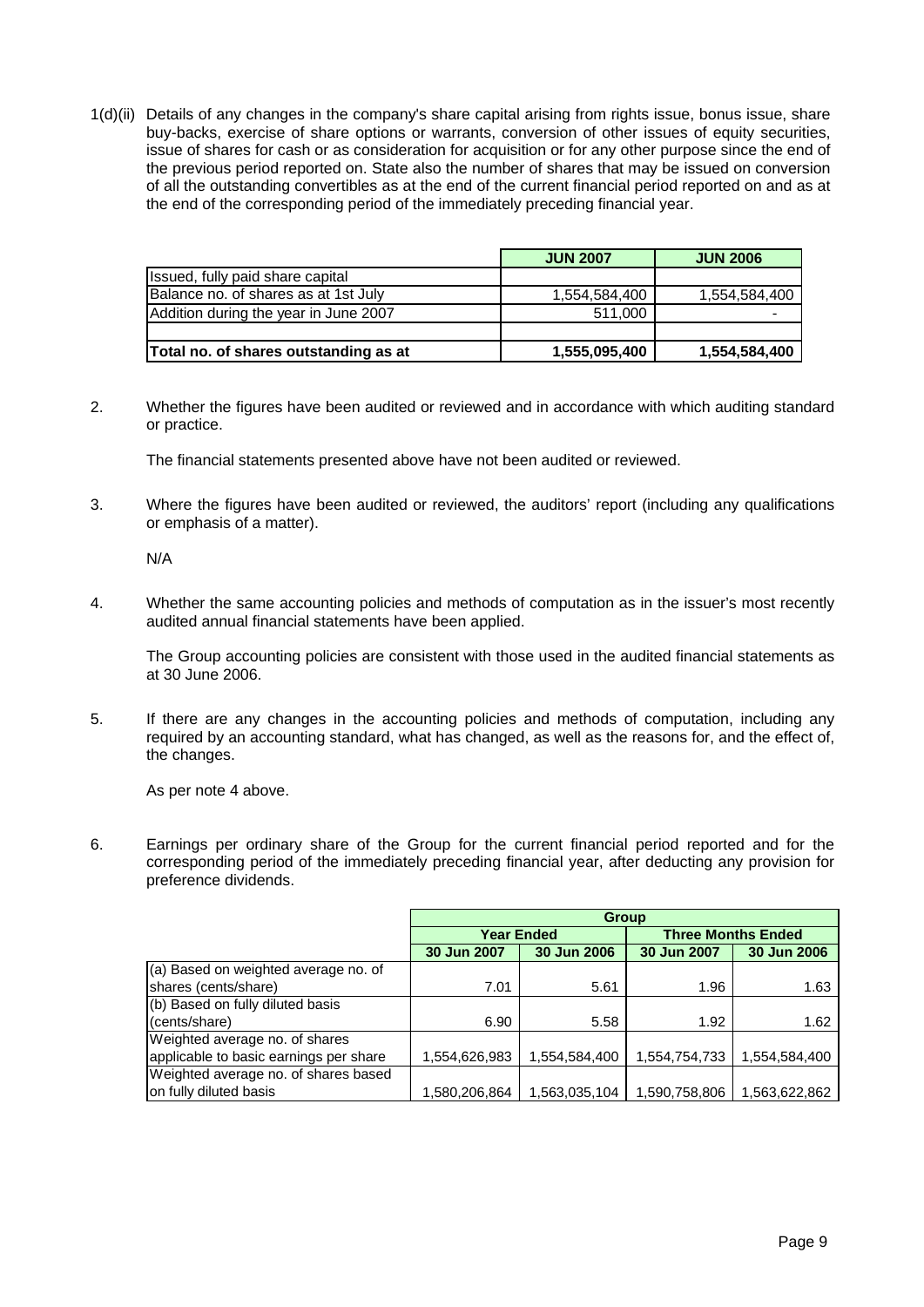The core earnings per share before considering non-cash share-based expense is as follows:

|                                      | <b>Group</b>      |             |             |             |                           |  |  |
|--------------------------------------|-------------------|-------------|-------------|-------------|---------------------------|--|--|
| Core Earnings                        | <b>Year Ended</b> |             |             |             | <b>Three Months Ended</b> |  |  |
|                                      | 30 Jun 2007       | 30 Jun 2006 | 30 Jun 2007 | 30 Jun 2006 |                           |  |  |
| (a) Based on weighted average no. of |                   |             |             |             |                           |  |  |
| shares (cents/share)                 | 7.37              | 5.72        | 2.04        | 1.67        |                           |  |  |
| (b) Based on fully diluted basis     |                   |             |             |             |                           |  |  |
| (cents/share)                        | 7.25              | 5.69        | 2.00        | 1.66        |                           |  |  |

- 7. Net asset value (for the Issuer and Group) per ordinary share based on issued share capital of the issuer at the end of the:
	- (a) current financial period reported on; and
	- (b) immediately preceding financial year.

|                                                                 |                    | <b>Group</b>       | Company            |                    |  |
|-----------------------------------------------------------------|--------------------|--------------------|--------------------|--------------------|--|
| (In cents per share)                                            | As at<br>30 Jun 07 | As at<br>30 Jun 06 | As at<br>30 Jun 07 | As at<br>30 Jun 06 |  |
| Net asset value (NAV) per ordinary                              |                    |                    |                    |                    |  |
| share based on issued share capital<br>las at end of the period | 21.64              | 31.39              | 24.76              | 30.33              |  |

The decrease in NAV per share is due to the impact of fair value adjustment reserve, goodwill and other intangibles. The NAV for the group before these adjustments went up from 34.09 cents/share in June 2006 to 37.52 cents/share in June 2007.

- 8. A review of the performance of the Group, to the extent necessary for a reasonable understanding of the Group's business. It must include a discussion of the following:
	- (a) any significant factors that affected the turnover, costs, and earnings of the Group for the current financial period reported on, including (where applicable) seasonal or cyclical factors; and
	- (b) any material factors that affected the cash flow, working capital, assets or liabilities of the Group during the current financial period reported on.

# **Introduction**

Olam is a leading, global, integrated supply chain manager of agricultural products and food ingredients with operations in over 52 countries. Since the establishment of our business in 1989, we have evolved from a single country, single product trader to a multi-country, multi-product supply chain manager. Today, we manage an integrated supply chain for over 14 agricultural products. As supply chain managers, we are engaged in the sourcing, processing, warehousing, transportation, shipping, distribution and marketing of these products from the farm gate in the producing countries to the factory gate of our customers in the destination markets while managing the risks at each stage of the supply chain. We organize the 14 products that we supply into 4 business segments as given below:

| <b>Business Segment</b>                         | <b>Products</b>                                            |
|-------------------------------------------------|------------------------------------------------------------|
| <b>Edible Nuts, Spices &amp; Beans</b>          | Cashews, Other Edible Nuts (Peanuts, Almonds, Hazelnuts)   |
|                                                 | Spices (Pepper, Cloves, Nutmeg, Cassia, Ginger, Desiccated |
|                                                 | Coconut and other spices)<br>Sesame                        |
|                                                 | Beans (Pulses, Lentils & Peas)                             |
| <b>Confectionery &amp; Beverage Ingredients</b> | Cocoa                                                      |
|                                                 | Coffee                                                     |
|                                                 | Sheanuts                                                   |
| <b>Food Staples &amp; Packaged Foods</b>        | Rice                                                       |
|                                                 | Sugar                                                      |
|                                                 | Dairy Products                                             |
|                                                 | Packaged Foods                                             |
| <b>Fibre &amp; Wood Products</b>                | Cotton                                                     |
|                                                 | Timber                                                     |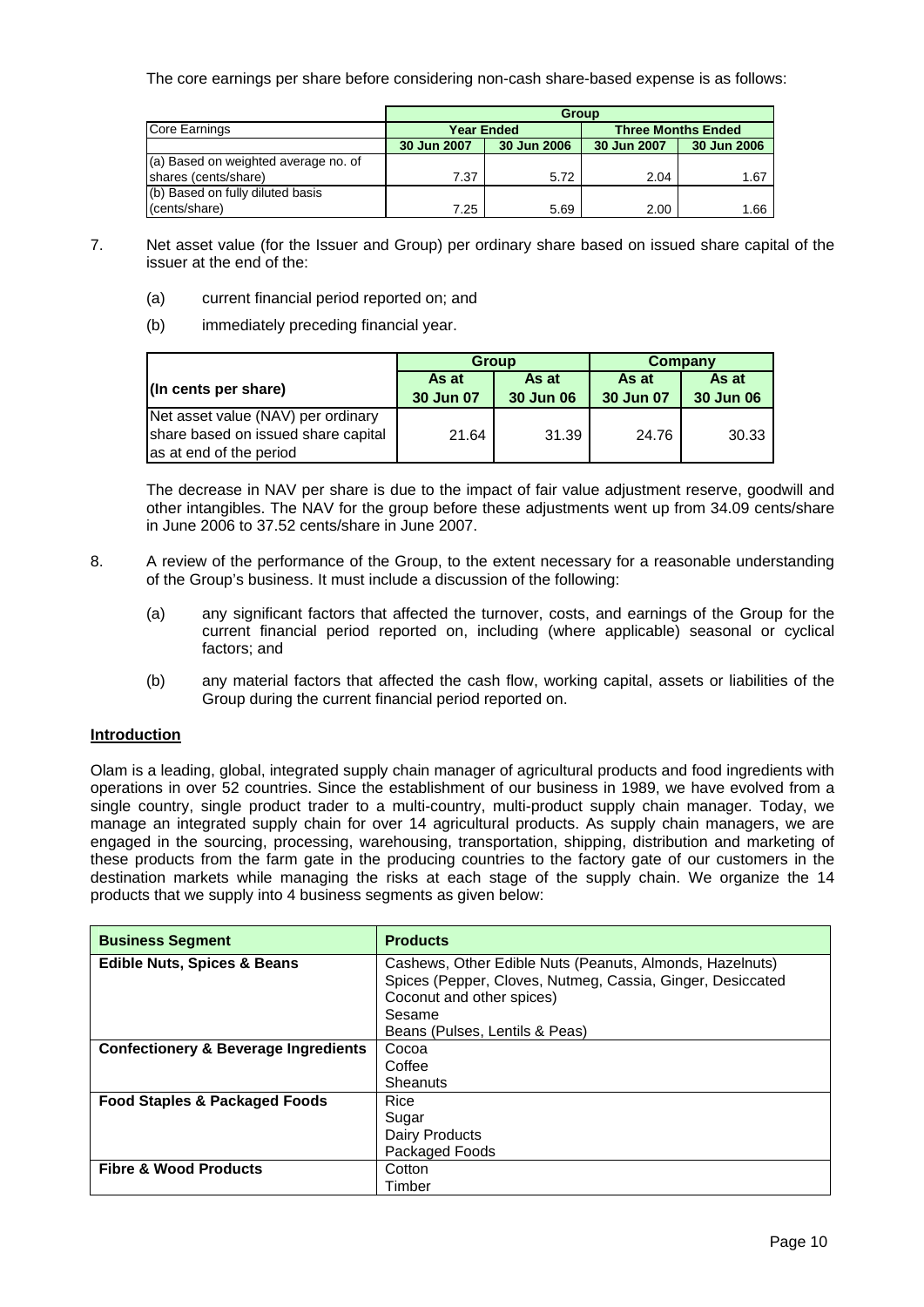# **Background to analysing our Financial Statements**

# **Profitability**

- a. *Gross and Net Contribution***:** We measure and track our profitability in terms of Gross Contribution (GC) and Net Contribution (NC) per ton of product supplied. GC is calculated as total revenue less cost of goods sold (raw material costs plus other direct costs, including packing costs etc.), shipping and logistics expenses, claims and commission, bank charges, net measurement of derivative instruments, gain / loss on foreign exchange and share of profit/loss from jointly controlled entity. For the purposes of determining Net Contribution, we deduct the net interest expense from the GC. We consider interest expense to be a variable cost and a function of our inventory holding periods. For every transaction, we target a minimum net contribution per ton of product supplied based on the risks, complexities and value added services that we provide to our customers to meet their specific requirements. We are focused on enhancing these margins through value added services such as vendor managed inventory services (VMI), organic certification, fair trade produce certification (FTP), customized grades and quality, proprietary market intelligence and risk management solutions to our customers.
- b. *Volumes:* The second key driver to our profitability is the volume of products supplied. Given our integration and end-to-end supply chain capabilities, we seek to match the supply of our products with demand from our customers. The volume of agricultural products that we supply is largely within our control and is a function of the strength of our supply chain infrastructure in the origins (producing countries) and the markets (consuming countries).
- c. *Seasonality :* Production of agricultural products is seasonal in nature. The seasonality of the products in our portfolio depends on the location of the producing country. The harvesting season for most of the agricultural products for countries situated in the northern hemisphere generally falls between October to March. Countries in the southern hemisphere have harvesting seasons between April to September. It is also not unusual to experience both delays as well as early starts to the harvesting seasons in these countries based on actual weather patterns in a particular year. In addition to an early or delayed harvesting season, the precise timing and size of arrivals of these products can also vary based on the farmer's selling decisions, which is mainly a function of his view on prices and his inventory holding capacity. The majority of our origins are located in the northern hemisphere. Consequently, our earnings tend to be relatively higher in the Second Half of the Financial Year (January to June) compared to the First Half of the Financial Year (July to December).

Based on this seasonality, we expect the phasing of our earnings to be as follows:

| Q <sub>1</sub> | Q2         | $1St$ Half | Q3          | Q4         | $2^{nd}$ Half |
|----------------|------------|------------|-------------|------------|---------------|
| July - Sept    | Oct - Dec  | July - Dec | Jan - March | Apr - June | Jan - June    |
| $5 - 10\%$     | $25 - 30%$ | $30 - 40%$ | $35 - 40%$  | $25 - 30%$ | $60 - 70%$    |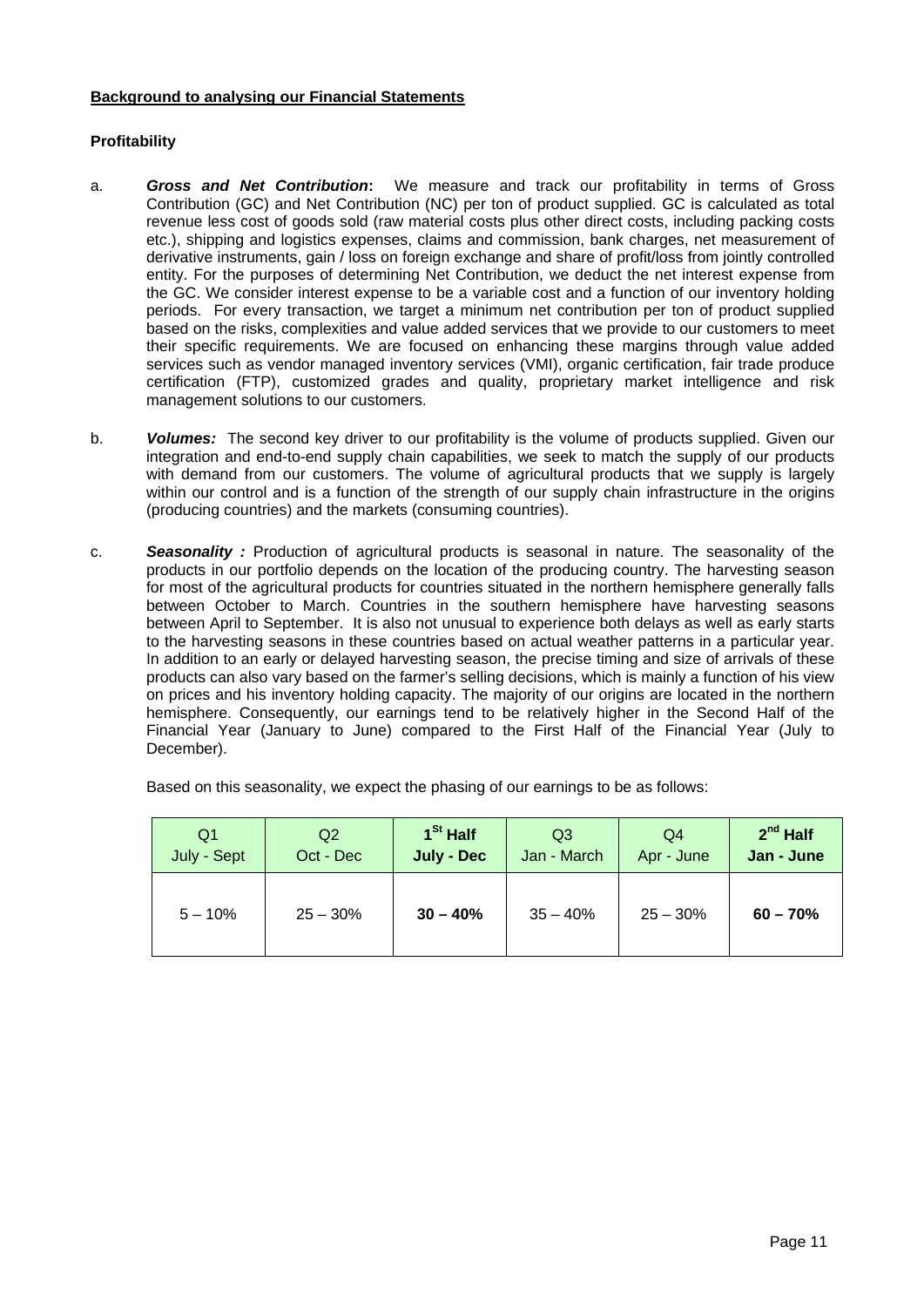### **Profit and Loss Statement**

#### **Volumes:**

- Quarter 4: Sales Volume grew by 0.108 million tons or 15.8% to 0.796 million tons in Q4FY2007 compared to Q4FY2006 with volume growth being registered across all 4 product segments. Edible Nuts, Spices & Beans segment grew by 24.6%, Confectionery & Beverage Ingredients by 10.1%, Food Staples & Packaged Foods by 10.7% and Fibre & Wood Products by 21.0% over Q4FY2006.
- Full Year: Sales volume grew by 0.6 million tons or 18.9% to 3.773 million tons in FY2007 compared to FY2006 with strong volume growth being registered across all 4 product segments. Edible Nuts, Spices & Beans segment grew by 17.5%, Confectionery & Beverage Ingredients by 16.2%, Food Staples & Packaged Foods by 21.5% and Fibre & Wood Products by 17.8% over FY2006.

### **Sales Revenue:**

- Quarter 4: Sales Revenue grew by 48.0% to S\$1.508 billion in Q4FY2007 compared to Q4FY2006, anchored by a 15.8% growth in volumes.
- Full Year: Sales Revenue grew by 25.1% to S\$5.455 billion in FY2007 compared to FY2006, anchored by an 18.9% growth in volumes.

#### **Gross Contribution:**

Quarter 4: GC grew to S\$146.0 million in Q4FY2007, a 49.4% growth compared to Q4FY2006. All the four product segments registered an increase in GC. GC increased in Edible Nuts, Spices & Beans by 42.8%, in Confectionery & Beverage Ingredients by 54.9%, in Food Staples & Packaged Foods by 59.5% and in Fibre & Wood Products by 42.2% over FY2006.

> There was an exchange gain of S\$ 44.3 million during the quarter. This was mainly on account of steep appreciation of a number of currencies (mainly INR, BRL, EUR, GBP, UGX and NGN) against the USD. The exchange gains were realized by subsidiaries through exchange differences arising from exchange rate booked at the time when advances were received from OIL for purchases and the time sales were made back to OIL. These gains are considered by the group to be part of cost of sales and as such included in the gross contribution calculation.

Full Year: GC grew to S\$489.7 million in FY2007, a 42.7% growth compared to FY2006. All the four product segments registered an increase in GC. GC increased in Edible Nuts, Spices & Beans by 35.3%, in Confectionery & Beverage Ingredients by 43.5%, in Food Staples & Packaged Foods by 41.6% and in Fibre & Wood Products by 48.1% over FY2006.

#### **Interest and Net Contribution:**

Quarter 4: Total net interest cost increased by 73.7% to S\$26.2 million in Q4FY2007.

 All four product segments grew NC in Q4FY2007 compared to Q4FY2006. 37% of the growth in NC came from volume increases while 63% came from margin improvements. NC increased in Edible Nuts, Spices & Beans by 44.9%, in Confectionery & Beverage Ingredients by 33.5%, in Food Staple and Packaged Foods by 105.6% and in Fibre & Wood Products by 45.1%.

Full Year: Total net interest cost increased by 65.3% to S\$138.3 million in FY2007. The interest cost per ton went up to S\$37 from S\$26 during the corresponding period last year. 65% of this increase was on account of higher interest rates during the year while the balance was on account of higher working capital usage during FY2007.

> All four product segments grew NC in FY2007 compared to FY2006. 50% of the growth in NC came from volume increases while 50% came from margin improvements. NC increased in Edible Nuts, Spices & Beans by 29.9%, in Confectionery & Beverage Ingredients by 31.7%, in Food Staple and Packaged Foods by 42.8% and in Fibre & Wood Products by 40.5%.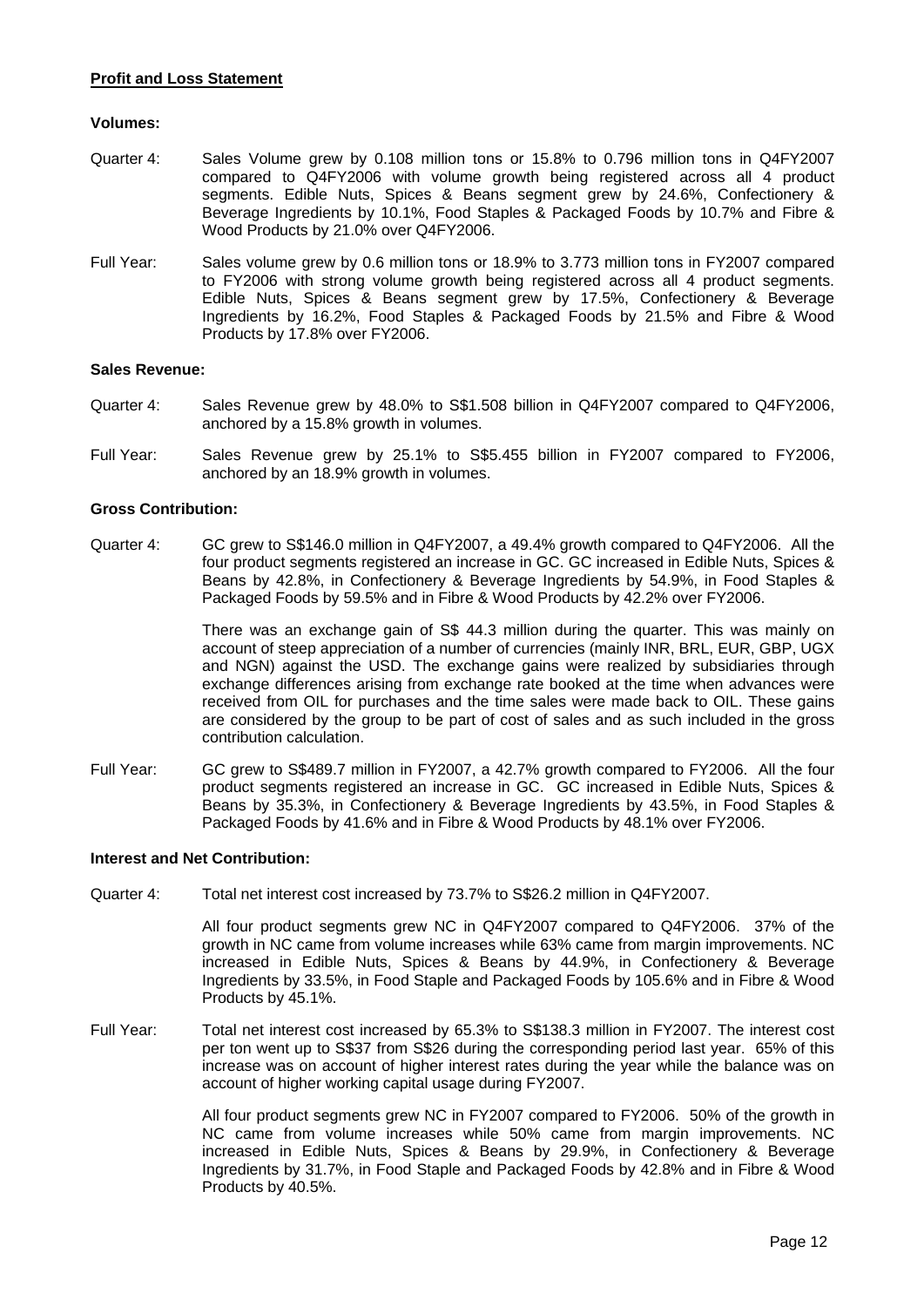### **Q4: Segmentals**

The following table provides segmental breakdown on Sales Volume, Sales Revenue, Gross Contribution (GC) and Net Contribution (NC) for the fourth quarter ended 30 June 2007 and comparison with the corresponding period ended 30 June 2006.

|                            | <b>Sales Volume</b><br>(in Metric Tons) |               | <b>Sales Revenue</b><br>(in S\$'000) |               | <b>Gross Contribution</b><br>(GC) (in S\$'000) |               |               | <b>Net Contribution</b><br>(NC) (in S\$'000) |
|----------------------------|-----------------------------------------|---------------|--------------------------------------|---------------|------------------------------------------------|---------------|---------------|----------------------------------------------|
| <b>Segment</b>             | <b>Jun 07</b>                           | <b>Jun 06</b> | <b>Jun 07</b>                        | <b>Jun 06</b> | <b>Jun 07</b>                                  | <b>Jun 06</b> | <b>Jun 07</b> | <b>Jun 06</b>                                |
| <b>Edible Nuts,</b>        |                                         |               |                                      |               |                                                |               |               |                                              |
| <b>Spices &amp; Beans</b>  | 178,808                                 | 143,480       | 254,908                              | 198,792       | 32,070                                         | 22,452        | 29,944        | 20,670                                       |
| Per ton (S\$)              |                                         |               | 1,426                                | 1,386         | 179                                            | 156           | 167           | 144                                          |
| <b>Confectionery &amp;</b> |                                         |               |                                      |               |                                                |               |               |                                              |
| <b>Beverage</b>            |                                         |               |                                      |               |                                                |               |               |                                              |
| Ingredients                | 172,328                                 | 156,559       | 454,521                              | 377,322       | 57,380                                         | 37,037        | 43,909        | 32,894                                       |
| Per ton (S\$)              |                                         |               | 2,638                                | 2,410         | 333                                            | 237           | 255           | 210                                          |
| <b>Food Staples &amp;</b>  |                                         |               |                                      |               |                                                |               |               |                                              |
| <b>Packaged Foods</b>      | 257,873                                 | 233,026       | 462,415                              | 194,043       | 20,547                                         | 12,886        | 12,884        | 6,266                                        |
| Per ton (S\$)              |                                         |               | 1,793                                | 833           | 80                                             | 55            | 50            | 27                                           |
| <b>Fibre &amp; Wood</b>    |                                         |               |                                      |               |                                                |               |               |                                              |
| Products*                  | 187,139                                 | 154,690       | 336,239                              | 248,645       | 36,050                                         | 25,358        | 33,099        | 22,813                                       |
| Per ton (S\$)              |                                         |               | 1,797                                | 1,607         | 193                                            | 164           | 177           | 147                                          |
| <b>Total</b>               | 796,148                                 | 687,755       | 1,508,083                            | 1,018,802     | 146,047                                        | 97,733        | 119,836       | 82,643                                       |
| Per ton (S\$)              |                                         |               |                                      |               | 183                                            | 142           | 151           | 120                                          |

**Quarter**

\* Measured in cubic metres.

The following table provides segmental breakdown on Sales Volume, Sales Revenue, Gross Contribution (GC) and Net Contribution (NC) for the full year ended 30 June 2007 and comparison with the full year ended 30 June 2006.

| <b>Cumulative</b>          |               |                                         |                                      |               |                                                |               |                                              |               |
|----------------------------|---------------|-----------------------------------------|--------------------------------------|---------------|------------------------------------------------|---------------|----------------------------------------------|---------------|
|                            |               | <b>Sales Volume</b><br>(in Metric Tons) | <b>Sales Revenue</b><br>(in S\$'000) |               | <b>Gross Contribution</b><br>(GC) (in S\$'000) |               | <b>Net Contribution</b><br>(NC) (in S\$'000) |               |
| <b>Segment</b>             | <b>Jun 07</b> | <b>Jun 06</b>                           | <b>Jun 07</b>                        | <b>Jun 06</b> | <b>Jun 07</b>                                  | <b>Jun 06</b> | <b>Jun 07</b>                                | <b>Jun 06</b> |
| <b>Edible Nuts.</b>        | 566,549       | 481,978                                 | 783,202                              | 588,253       | 86,084                                         | 63,640        | 68,755                                       |               |
| <b>Spices &amp; Beans</b>  |               |                                         |                                      |               |                                                |               |                                              | 52,917        |
| Per ton (S\$)              |               |                                         | 1,382                                | 1,220         | 152                                            | 132           | 121                                          | 110           |
| <b>Confectionery &amp;</b> |               |                                         |                                      |               |                                                |               |                                              |               |
| <b>Beverage</b>            | 853,097       | 734,226                                 | 2,177,812                            | 1,711,255     | 185,603                                        | 129,329       | 125,992                                      | 95,683        |
| Ingredients                |               |                                         |                                      |               |                                                |               |                                              |               |
| Per ton (S\$)              |               |                                         | 2,553                                | 2,331         | 218                                            | 176           | 148                                          | 130           |
| <b>Food Staples &amp;</b>  | 1,622,525     | 1,335,691                               | 1,432,327                            | 1,058,441     | 93,211                                         | 65,809        | 60,152                                       | 42,137        |
| <b>Packaged Foods</b>      |               |                                         |                                      |               |                                                |               |                                              |               |
| Per ton (S\$)              |               |                                         | 883                                  | 792           | 57                                             | 49            | 37                                           | 32            |
| <b>Fibre &amp; Wood</b>    | 730,649       | 620,289                                 | 1,062,167                            | 1,003,153     | 124,797                                        | 84,286        | 96,543                                       | 68,704        |
| Products*                  |               |                                         |                                      |               |                                                |               |                                              |               |
| Per ton (S\$)              |               |                                         | 1,454                                | 1,617         | 171                                            | 136           | 132                                          | 111           |
| <b>Total</b>               | 3,772,820     | 3,172,184                               | 5,455,508                            | 4,361,102     | 489,695                                        | 343,064       | 351,442                                      | 259,441       |
| Per ton (S\$)              |               |                                         |                                      |               | 130                                            | 108           | 93                                           | 82            |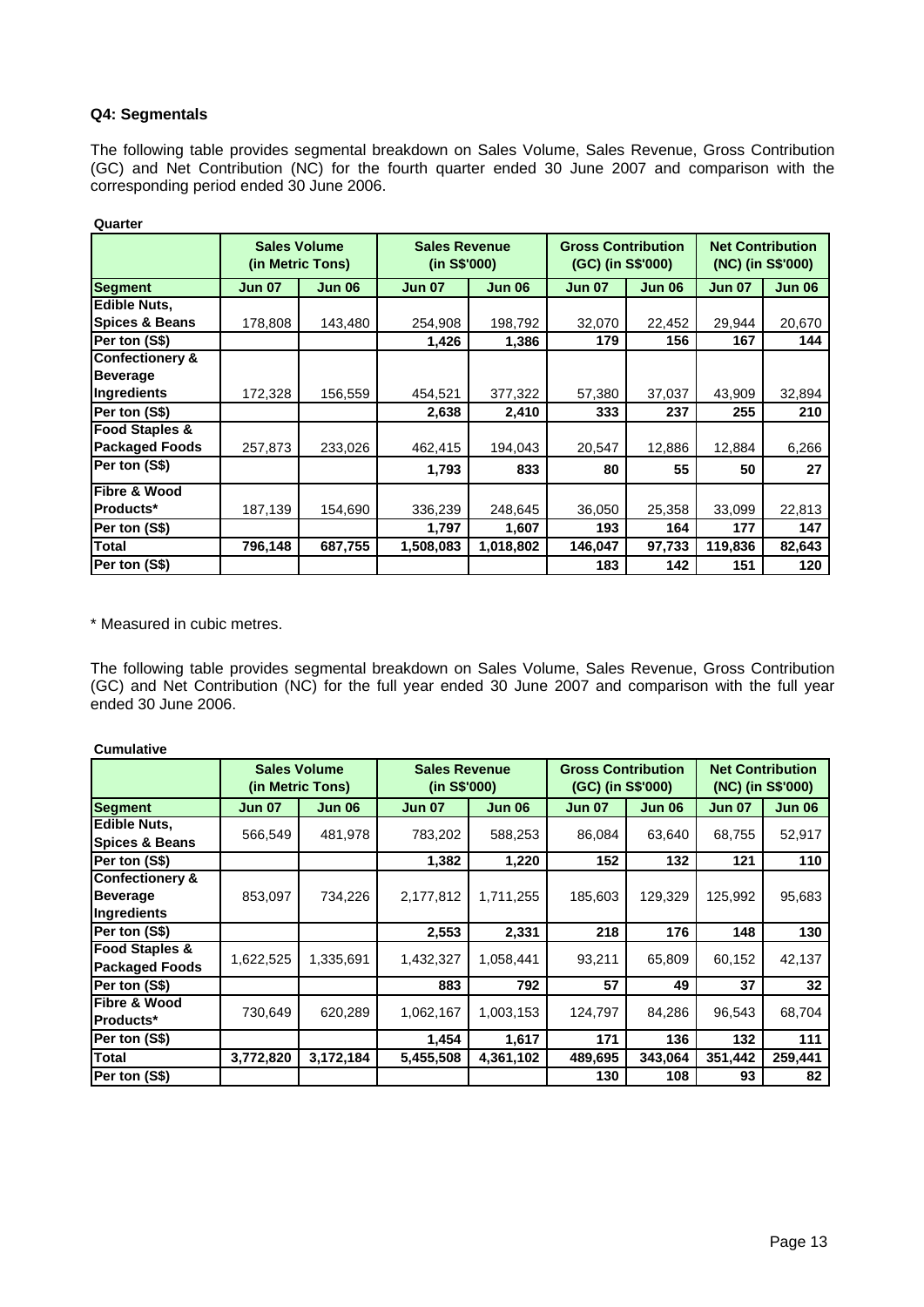We continued to make good progress during FY2007 across all our four business segments.

### ¾ **Edible Nuts, Spices & Beans**

The Edible Nuts, Spices & Beans segment recorded a volume growth of 17.5% and revenue growth of 33.1% in FY2007. Net Contribution also recorded a strong 29.9% growth to S\$68.8 million in FY2007.

The Cashew business had a tough year with continued pressure on prices due to an over supply situation in all producing countries. However there was significant margin enhancement due to increased processing volumes in the more cost competitive origin in Africa. The key highlight for this segment during the year was the acquisition of 100% interest in Universal Blanchers, the world's largest independent peanut blancher and ingredient processor in the US. The Spices business continued to expand its product offering by expanding into de-hydrates into its portfolio during the year. The Sesame business recorded a 41% increase in volumes during the current year due to increased sourcing out of Sudan and India. The Pulses and Beans business performed well during the current year. Volume increased by 30% during the year due to increased market reach in India.

### ¾ **Confectionery and Beverage Ingredients**

Sales Volume and Revenue in the Confectionery & Beverage Ingredients segment grew 16.2% and 27.3% respectively in FY2007. Net Contribution also recorded a strong 31.7% growth to S\$126.0 million in FY2007.

Markets for both Cocoa and Coffee were very volatile during this year. Both markets experienced backwardation due to significant drawdown on stocks. Expecting deficit conditions, both markets saw steep increase in prices during the year. Our Coffee business continued to execute on its strategy of expansion into the Arabica growing countries in South America. During the year, investments were made in coffee processing and warehousing facilities in Brazil and Colombia.

The Cocoa business recorded a volume increase of 12.3% during the current year. A cocoa joint venture with ADM in Cameroon to set up processing facilities and increased offering of VMI services to our key customers were the key highlights during the year.

# ¾ **Food Staples and Packaged Foods Business**

Sales Volume and Revenue for the Food Staples & Packaged Foods segment grew 21.5% and 35.3% respectively in FY2007 compared to FY2006. Net Contribution also recorded a strong 42.8% growth to S\$60.2 million in FY2007.

The Rice business grew by 12.3% in volume during the year. The market in Nigeria experienced an over supply situation leading to sluggish sales for most part of the year. However our focus on premium rice segment paid off both in terms of increased volume and margins. Key highlight of this segment was the starting of our own inward clearing operations in Cote d'Ivoire and Cameroon. This contributed to increased margins on the logistics side of the business. Sugar volumes rose by 29.5% during the current year as a result of higher export from India into the Middle East, larger volumes from Brazil because of the expansion of pre-financing arrangement with sugar mills there and increased sales into Russia and the neighbouring CIS countries.

In the current year, Dairy Products witnessed one of the tightest supply situations with shortages across the dairy complex mainly due to the drought in Australia and drop in supplies from EU on account of reduction of subsidies. Given our expanded volume in West and East Europe, Argentina and US, volumes in dairy products grew by 51.5% during FY2007. Our distribution reach also expanded significantly with our on ground operations in China going on stream. In FY2007, the Packaged Food business started operations in Cote d'Ivoire, Benin and Ghana and also expanded the product range to extract distribution synergies.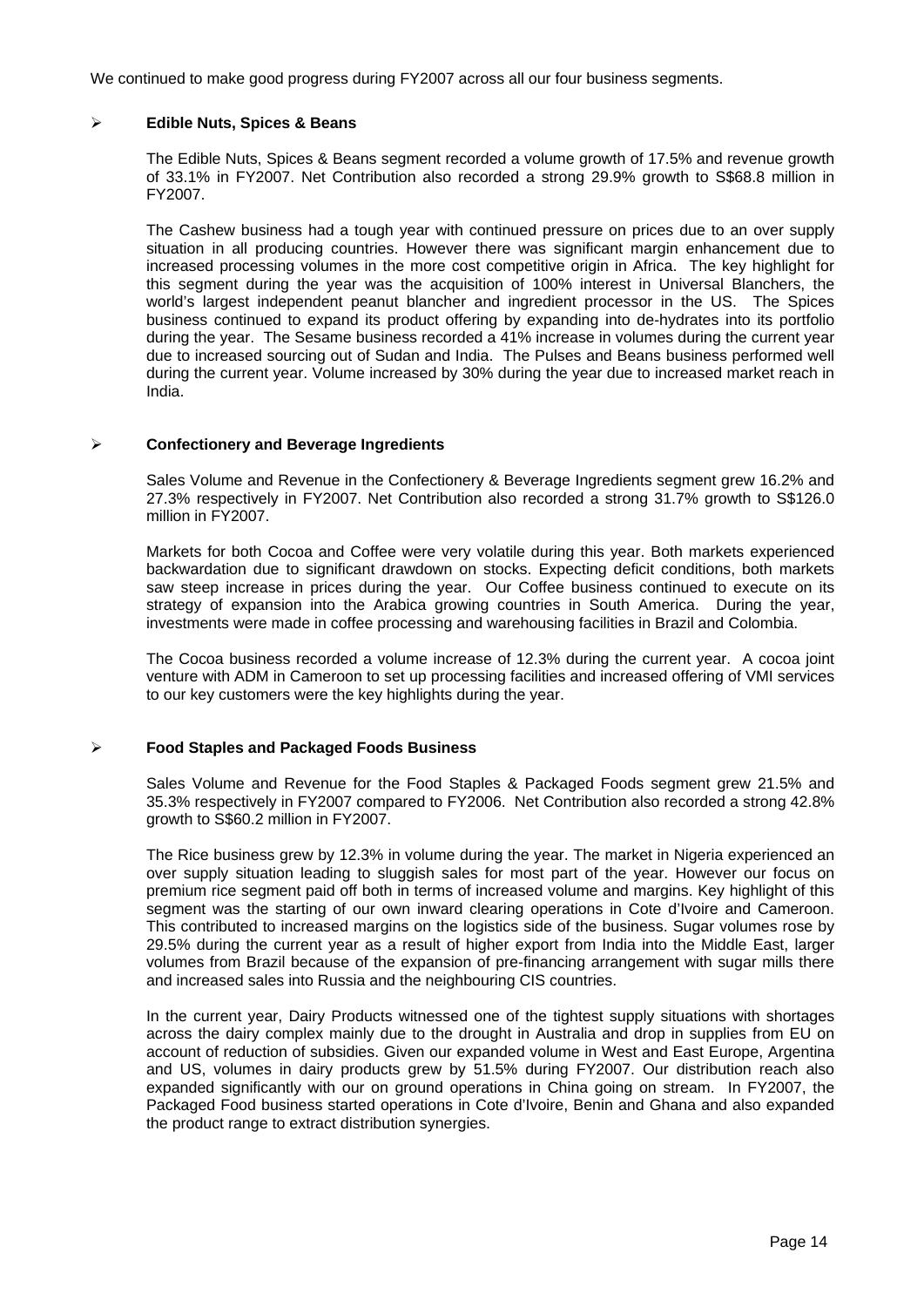#### ¾ **Fibre and Wood Products**

The Fibre & Wood Products segment experienced 17.8% growth in Sales Volume and 5.9% in sales revenue FY2007. Net Contribution also recorded a strong 40.5% growth to S\$96.5 million in FY2007.

For the full year, Cotton sales volume grew by 4.6% only due to a sharp drop in Chinese imports following a bumper domestic crop and a new sliding scale quota for imported cotton. Volume growth came mainly from market share gains in Turkey, Thailand and Bangladesh during the quarter as well as participation in the domestic cotton distribution in India and Brazil. The cotton business took a huge stride forward with the 100% acquisition of Queensland Cotton Holdings in Australia and entering into 2 JV's with Chinatex in the Cotton and Grains & Oil sectors in China. Both these transactions would help the business achieve a leadership position in the global cotton industry.

In Wood Products, sales volume increased 38.7% in FY2007 as a result of higher volumes and market reach. The business continued to invest in acquiring forestry concessions in order to have greater control over the supply of hardwoods on a sustainable basis and in developing infrastructure on the sourcing side with significant investments in logistics. The business also embarked on building capabilities in the manufacturing and distribution of value added wood products with investments in saw milling facilities in Gabon and Ghana and a facility for manufacturing flooring products in China.

# **Costs and Expenses**

- Quarter 4: SG&A increased by 45.7% to S\$81.3 million in Q4 FY2007 over the corresponding period in FY2006. Increase in SG&A at 45.7% was lower than our growth in underlying Sales Revenue of 48.0% resulting in our operating leverage going up marginally. SG&A/Sales ratio decreased from 5.48% in Q4FY2006 to 5.39% in Q4FY2007.
- Full Year: SG&A increased by 38.5% to S\$225.2 million in FY2007 over the corresponding period in FY2006. Bulk of the increase in the SG&A has been contributed by increase in manpower costs of 43.7% and other operating expenses of 28.9% due to accelerated expansion in South America, China and Russia. Increase in SG&A at 38.5% was higher than our growth in underlying Sales Revenue of 25.1% resulting in our operating leverage going down. SG&A/Sales ratio increased from 3.73% in FY2006 to 4.13% in FY2007. We expect these investments to pay off over the next 2 years.

### **Profit before tax**

- Quarter 4: For the quarter ended 30 June 2007, Profit before tax increased by 43.5% to S\$38.5 million compared to S\$26.8 million for FY2006.
- Full Year: For the full year ended 30 June 2007, Profit before tax increased by 30.4% to S\$126.2 million compared to S\$96.8 million for FY2006.

#### **Taxation**

- Quarter 4: Taxes increased to S\$8.0 million for Q4FY2007 as compared to S\$1.5 million for Q4FY2006.
- Full Year: Taxes increased from S\$9.5 million in FY2006 to S\$17.2 million in FY2007.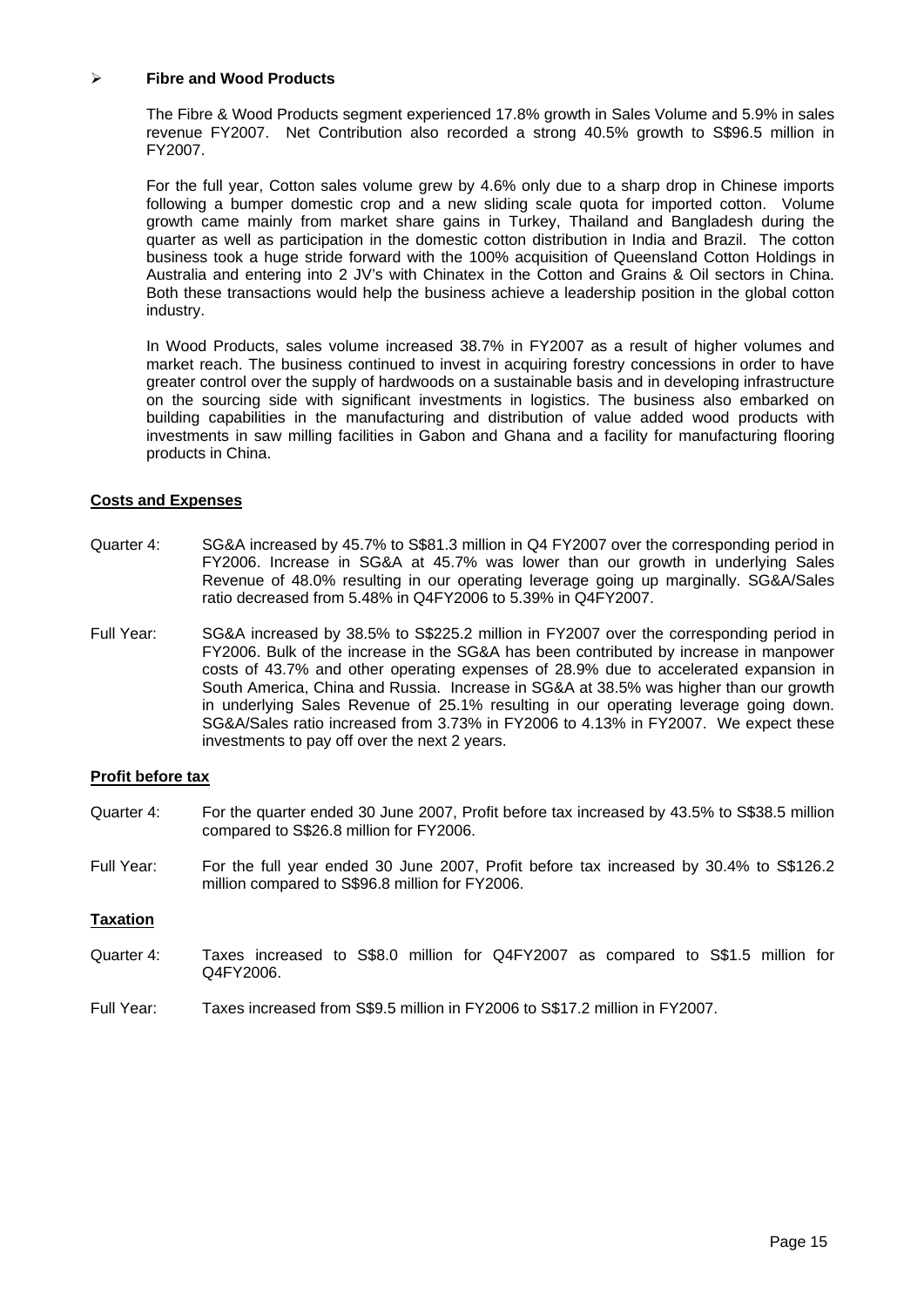# **Profit after tax**

- Quarter 4: Net Profit after Tax increased by 20.5% to S\$30.5 million for Q4FY2007 from S\$25.3 million in Q4FY2006.
- Full Year: Net Profit after Tax increased by 25.0% to S\$109.0 million for FY2007 from S\$87.2 million in FY2006.

# **Balance Sheet & Cash Flow**

### **Equity and Reserves**

Total equity and reserves decreased by 11.3% from S\$488.0 million as of 30 June 2006 to S\$432.7 million as of 30 June 2007.

There has been a net reduction of S\$150.8 million to equity on account of the revaluation of financial derivatives used for hedging purposes under the requirement of FRS 39, with corresponding impact on both Current Assets and Current Liabilities under "Fair value of derivative financial instruments." The main reason is due to unrealized losses on derivatives because of increasing market value of the underlying commodities (cocoa, coffee and cotton). Under the requirements of FRS 39, these unrealized losses will flow through the profit & loss statement as and when the sale of physical stocks (being the hedged items) is recognized. These unrealized losses are related to effective hedging instruments and are expected to be offset by equivalent gains from the underlying physical transactions. Therefore, these adjustments are not expected to have any material impact on the profitability of the company.

### **Fixed Assets**

Investments in fixed assets amounted to S\$72.3 million for the full year ended 30 June 2007. The investments were mainly in processing factories, packaging plants, warehousing and logistics in Brazil, Colombia, China, Tanzania, Gabon, Vietnam, Zimbabwe and Nigeria.

#### **Investments**

During the quarter, the group made investments in the following companies:

| <b>Company</b>                  | % Holdings | <b>Value of Holdings</b> |           |  |
|---------------------------------|------------|--------------------------|-----------|--|
| Queensland Cotton Holdings      | 25.3%      | AUD \$42 m               | S\$53.7 m |  |
| Open Country Cheese Company Ltd | 19.9%      | NZD \$24 m               | S\$27.4 m |  |

These investments have been accounted at cost as of 30 June 2007.

#### **Intangible Asset and Goodwill**

On 31st May 2007, the company acquired 100% of Universal Blanchers LLC. Post acquisition, the Purchase Price Allocation (PPA) was done in accordance with FRS 103. The intangible asset of S\$20.1 million (US\$ 13.1 million) was attributed as the value for the customer relationships, which will be amortized over 15 years. The difference between the acquisition price less Net Tangible Asset (NTA) and intangible asset is being carried as goodwill.

#### **Current Assets**

#### *Debtors Analysis*

Debtor days in FY2007 reduced by 2 days to 34 days as compared to 36 days as at 30 June 2006. 66.6% of debtors were either against Letters of Credit or against documents with the bank for collection.

#### *Stocks*

Stock turnover days reduced by 7 days to 85 days as compared to 92 days as of June 2006. There was an increase in stock value of S\$149.3 million to S\$1,163.2 million as on 30 June 2007 from S\$1,013.9 million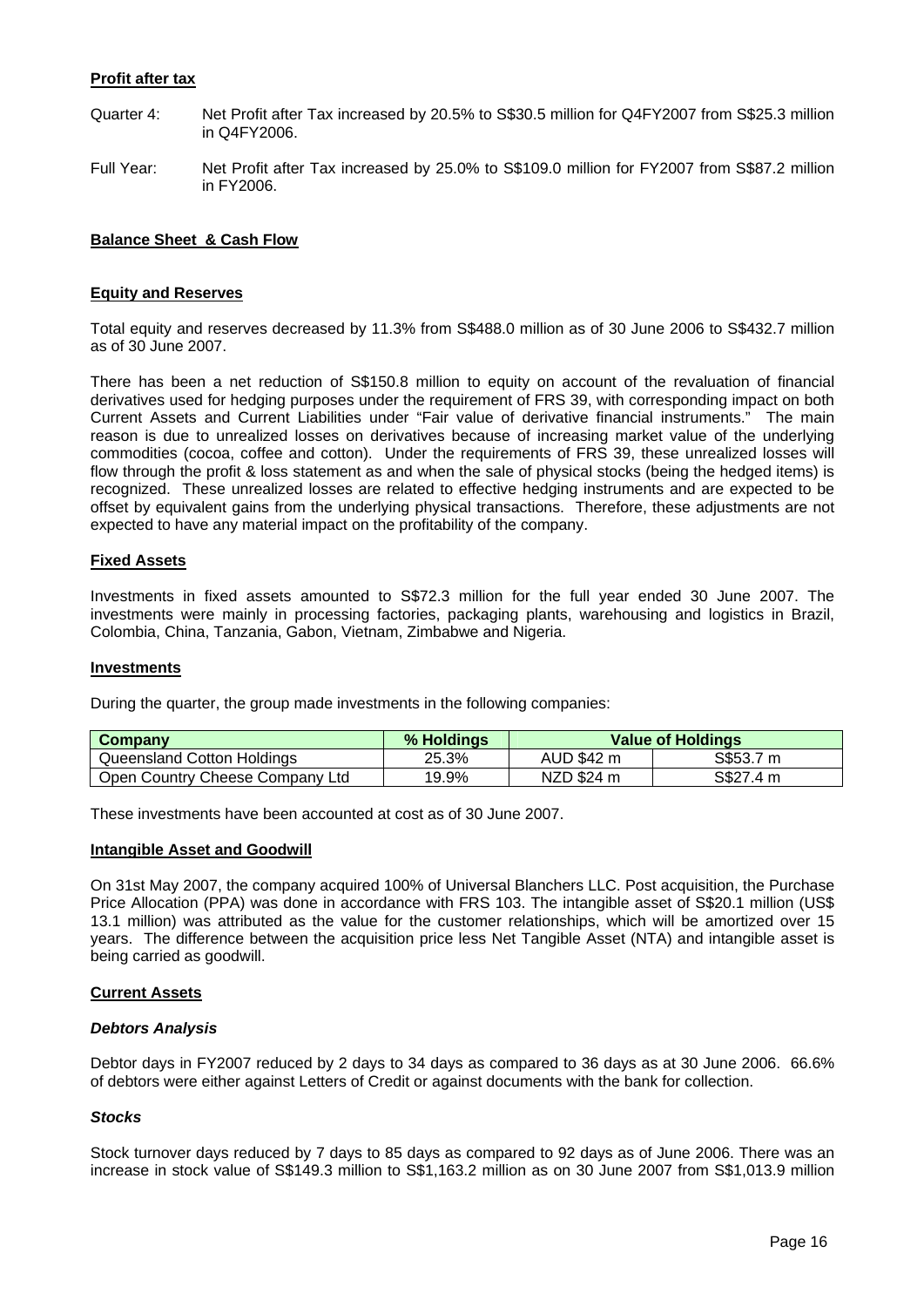as on 30 June 2006. 80.6% of the stocks were sold forward to customers or hedged using financial derivatives. The price exposure on the balance inventories are actively managed through both volume and tenor limits as per our risk management policies.

### *Advance to Suppliers*

Advances to Suppliers went up by 4 days to 19 days in FY2007 as compared to 15 days as of June 2006. The advances increased from S\$160.7 m in FY2006 to S\$255.7 m in FY2007. The increase was mainly on account of a higher level of pre-financing arrangements with Sugar mills in Brazil, Dairy companies in Europe and an increase in the general level of operations in Timber during the year.

### *Borrowings*

Borrowings increased to S\$1,920 million as of end June 2007 from S\$1,477 million as of end June 2006, both on account of funding additional working capital as well as the acquisitions of Universal Blanchers and Queensland Cotton Holdings during the year.

### *Cash and Fixed Deposits*

Cash and Fixed Deposits decreased by 19.8% to S\$237.6 million as on June 2007 from S\$296.2 million as on June 2006.

9. Where a forecast, or a prospect statement, has been previously disclosed to shareholders, any variance between it and the actual results.

There was no forecast made by the company.

10. A commentary at the date of the announcement of the significant trends and competitive conditions of the industry in which the Group operates and any known factors or events that may affect the Group in the next reporting period and the next 12 months.

During the quarter, the industry witnessed increased level of volatility in the prices of various products. While the volatility has not had any impact on the results of the Group, there has been a significant change to equity and current assets and liabilities (fair value of derivative financial instruments) due to the adoption of Hedge Accounting provisions under FRS39.

During the year, the company has announced a number of acquisitions and joint ventures. The completion of these transactions are subject to certain closing conditions / approvals from relevant authorities and the outcome is uncertain till these conditions / approval are met / granted. Some of these investments have been accounted at cost and will be fully consolidated once the transactions are completed. In the case of Universal Blanchers LLC, the transaction was completed as of 31 May 2007 therefore the P&L account carries profit made by the company for only one month. However, balance sheet has been fully consolidated.

#### 11 Dividend

# **(a) Current Financial Period Reported on**

| <b>Name of Dividend</b>  | First & Final Dividend<br><b>Special Dividend</b> |      |  |
|--------------------------|---------------------------------------------------|------|--|
| <b>Dividend Type</b>     | Cash                                              | Cash |  |
| Dividend rate (in cents) | 1.75                                              | 1.75 |  |
| Tax rate                 | One-tier tax exempt<br>One-tier tax exempt        |      |  |

#### **(b) Corresponding Period of the Immediately Preceding Financial Year**

| Name of Dividend         | First & Final Dividend | <b>Special Dividend</b> |
|--------------------------|------------------------|-------------------------|
| <b>Dividend Type</b>     | Cash                   | Cash                    |
| Dividend rate (in cents) | 1.50                   | 1.50                    |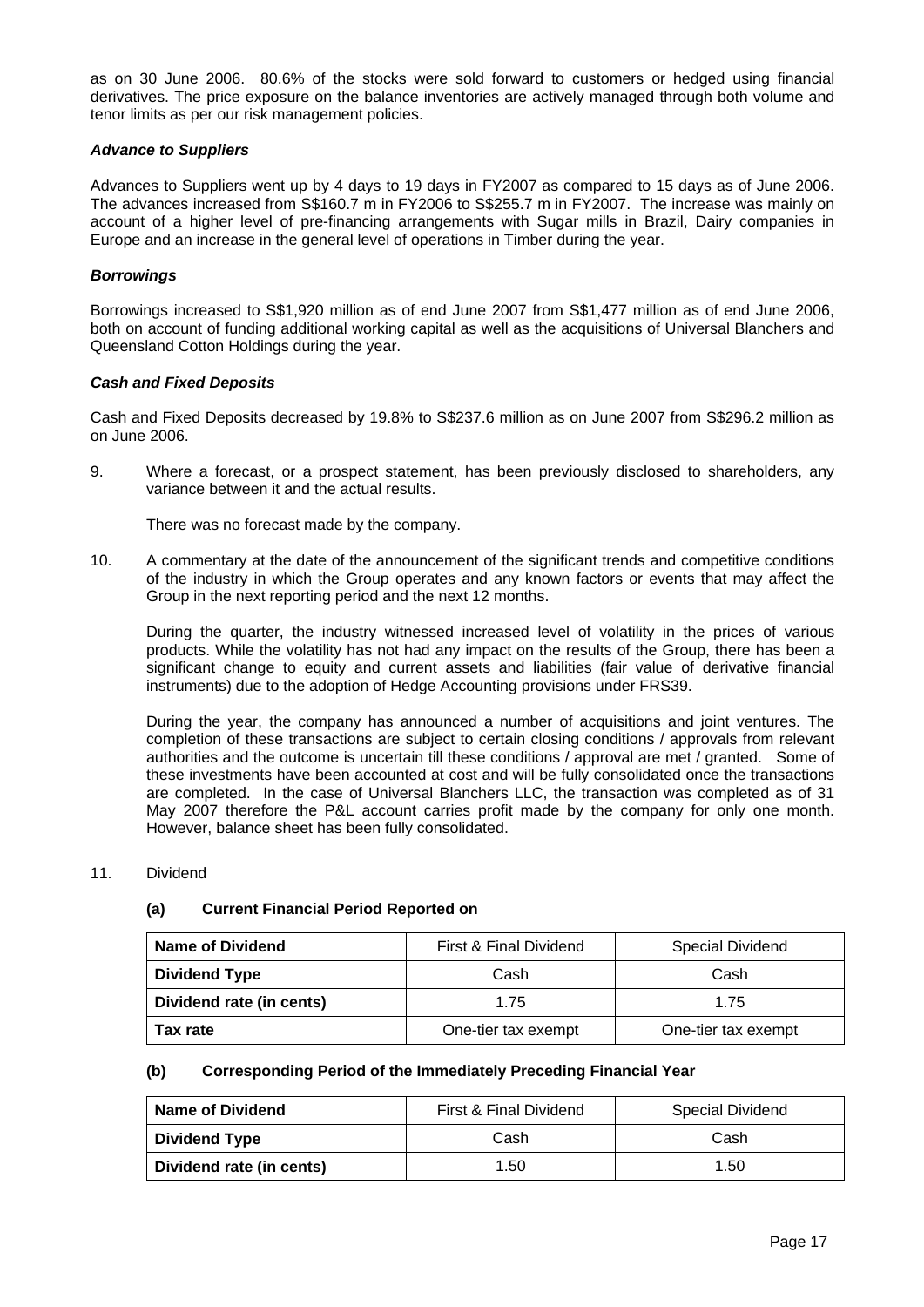| One-tier tax exempt |
|---------------------|
| One-tier tax exempt |

### **(c) Date Payable**

 Subject to shareholders' approval at the Annual General Meeting to be held on 29 October 2007, the first & final dividend and special dividend will be paid on 16 November 2007.

#### **(d) Books Closure Date**

**NOTICE IS HEREBY GIVEN** that the Share Transfer Books and Register of Members of OLAM INTERNATIONAL LIMITED (the "Company") will be closed at 5.00 p.m. on 6 November 2007 for the preparation of dividend warrants.

 Duly completed registrable transfers received by the Company's Share Registrar, Lim Associates (Pte) Ltd, 3 Church Street, #08-01 Samsung Hub, Singapore 049483 up to 5 p.m. on 6 November 2007 will be registered to determine shareholders' entitlements to the said dividend. Members whose Securities Accounts with The Central Depository (Pte) Limited are credited with shares at 5.00 p.m. on 6 November 2007 will be entitled to the proposed dividend.

 Payment of the dividend, if approved by the members at the Annual General Meeting to be held on 29 October 2007, will be made on 16 November 2007.

12. If no dividend has been declared/recommended, a statement to that effect.

N.A.

### **PART II: Additional information required for Full Year announcement (This part is not applicable to Q1, Q2, Q3 or Half Year Results)**

13. Segmented revenue and results for business or geographical segments (of the Group) in the form presented in the issuer's most recently audited annual financial statements, with comparative information for the immediately preceding year.

| (in S\$'000)                         |         | <b>Edible Nuts,</b><br><b>Spices &amp; Beans</b> |           | <b>Confectionery &amp;</b><br><b>Beverage Ingredients</b> |           | <b>Food Staples &amp;</b><br><b>Packaged Foods</b> | <b>Fibre &amp; Wood Products</b> |           |            | <b>Consolidated</b> |
|--------------------------------------|---------|--------------------------------------------------|-----------|-----------------------------------------------------------|-----------|----------------------------------------------------|----------------------------------|-----------|------------|---------------------|
|                                      | 2007    | 2006                                             | 2007      | 2006                                                      | 2007      | 2006                                               | 2007                             | 2006      | 2007       | 2006                |
| Segmental Revenue                    | 783,202 | 588,253                                          | 2,177,812 | 1,711,255                                                 | 1,432,327 | 1,058,441                                          | 1,062,167                        | 1,003,153 | 5,455,508  | 4,361,102           |
| <b>Unallocated Revenue</b>           |         |                                                  |           |                                                           |           |                                                    |                                  |           | 22,125     | 16,675              |
| <b>Total Revenue</b>                 |         |                                                  |           |                                                           |           |                                                    |                                  |           | 5,477,633  | 4,377,777           |
| <b>Segmental Results</b>             | 33,496  | 25,027                                           | 111,565   | 75,461                                                    | 53,823    | 38,919                                             | 74,759                           | 51,805    | 273,643    | 191,212             |
| <b>Finance Cost</b>                  |         |                                                  |           |                                                           |           |                                                    |                                  |           | (147, 072) | (94, 704)           |
| Share of Profit/Loss of<br>associate |         |                                                  |           |                                                           |           |                                                    |                                  |           | (385)      | 230                 |
| Profit before Tax                    |         |                                                  |           |                                                           |           |                                                    |                                  |           | 126.186    | 96,738              |
| Tax                                  |         |                                                  |           |                                                           |           |                                                    |                                  |           | (17, 165)  | (9,531)             |
| Minority interest, net<br>of taxes   |         |                                                  |           |                                                           |           |                                                    |                                  |           | 26         | 25                  |
| <b>Profit after Tax</b>              |         |                                                  |           |                                                           |           |                                                    |                                  |           | 109.047    | 87,232              |